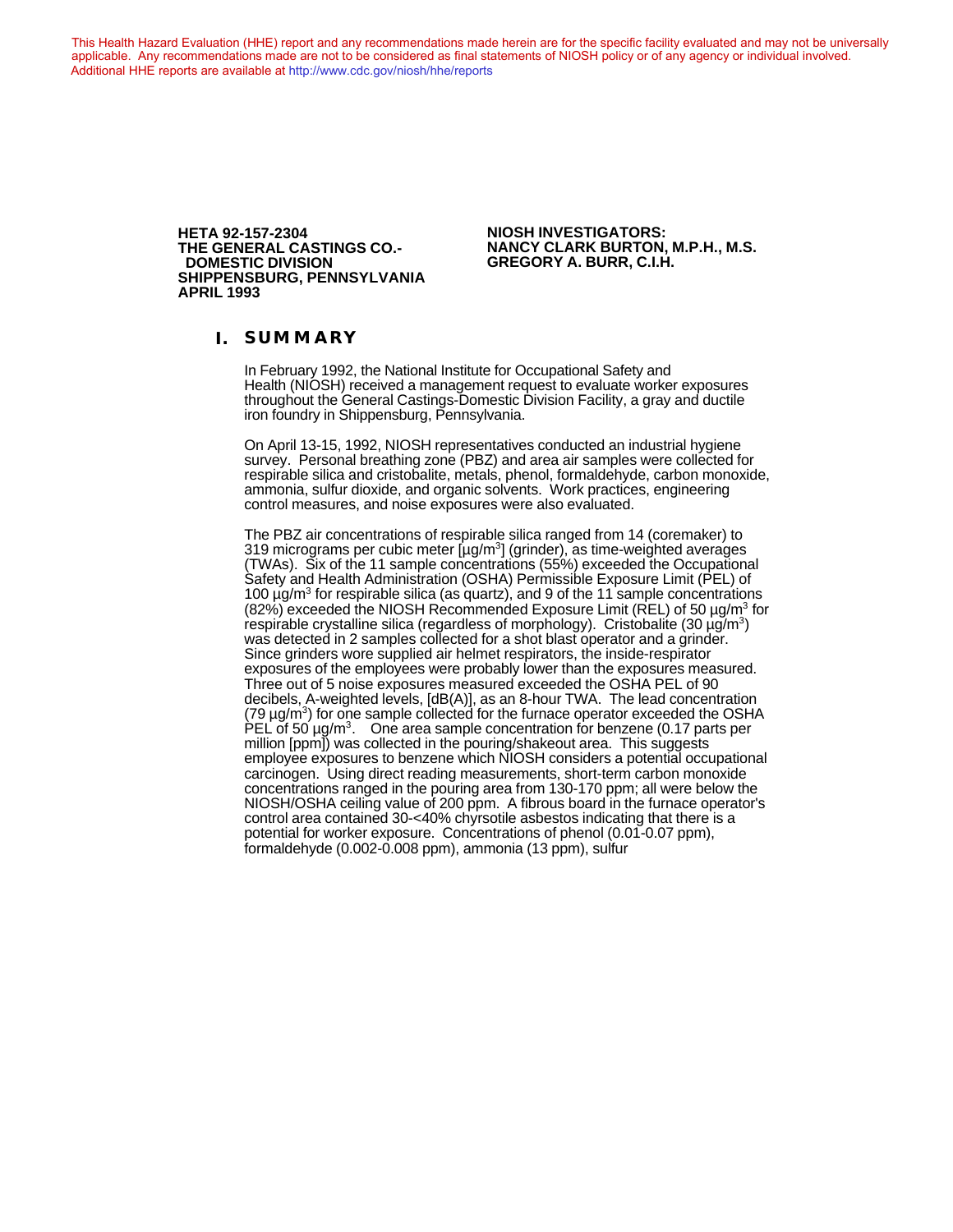dioxide (not detected), and the metals: aluminum, chromium, copper, iron, magnesium, manganese, nickel, and zinc (range: 0.5 to 4348 µg/m<sup>3</sup>) did not exceed their respective occupational evaluation criteria.

The industrial hygiene sampling data indicate that workers were overexposed to respirable silica, lead, and noise; and that carbon monoxide, chrysotile, and benzene exposures constituted a potential health hazard to employees in the coremaking, molding, pouring, cleaning, and shakeout areas at this facility. Recommendations for engineering controls, an improved respiratory protection program, and improved work practices can be found in Section VIII of this report.

**KEYWORDS:** SIC 3321 (Ferrous Foundries), respirable silica (quartz), cristobalite, lead, carbon monoxide, noise exposure, chrysotile, engineering controls.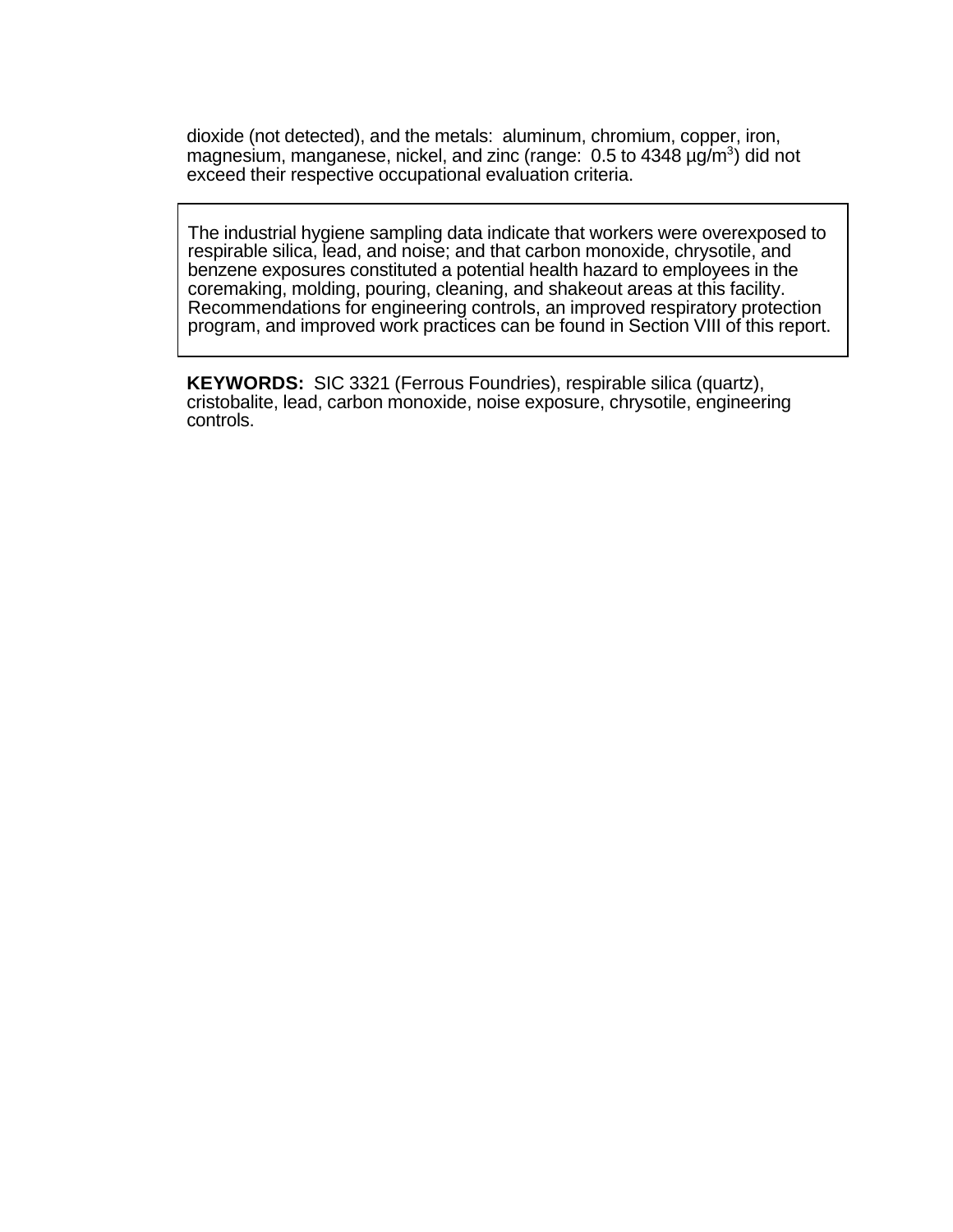# **II. INTRODUCTION**

On April 13-15, 1992, National Institute for Occupational Safety and Health (NIOSH) representatives conducted a site visit to the General Castings-Domestic Division facility, a gray and ductile iron foundry, in Shippensburg, Pennsylvania. This visit was made in response to a management request to evaluate worker exposures in the coremaking, molding, pouring, melting, shakeout, sand handling, and cleaning areas of the facility. Since the company was under new management, there was a general interest in identifying potential occupational health hazards.

# **III. BACKGROUND**

The General Castings-Domestic Division Facility is housed in a masonry building with several additions which were built between 1900-1925. There has been a foundry on the site since the 1890s. The facility operates three shifts with a total of 75 employees. The general layout of the foundry is presented in Figure 1.

To produce molten iron, the plant used an electric induction and two holding furnaces. There were no local exhaust hoods or air pollution control devices in place for the induction furnaces. Metal scrap yards were located both inside and outside the facility.

Four coremaking processes were used: hot shell, oil-baked, cold box (sulfur dioxide- $SO<sub>2</sub>$ ), and no-bake. A core is used to define the internal hollows desired in the casting. Cores were made by hand and by machine. There were four hot shell molding machines: two had side-canopy exhaust hoods. A hot shell core is produced by dumping a resin-coated sand into a heated pattern, holding the coremaking materials in place long enough to produce curing on the surface, removing excess sand from the core, and then removing the hollow-cured shell from the pattern. Employees make oil-based cores, containing linseed oil and petroleum distillates, which are baked in one of 5 gas-fired ovens to make a solid core. Cold box coremaking uses a gaseous catalyst  $(SO<sub>2</sub>)$  to cure the binder system and produce the hardened core. No-bake cores were made of a phenolic-formaldehyde binder [PEPSET I®, PEPSET II®, and PEPSET III®, Ashland Chemical Company, Columbus, Ohio] mixed with silica sand in an automatic mixer. A polymeric methylene phenylene diisocyanate (MDI) was used as the binder catalyst. According to the Material Safety Data Sheets (MSDSs), the decomposition products from these no-bake binders may include carbon dioxide, carbon monoxide, hydrocarbons, and phenols. There was local exhaust ventilation in place for the no-bake area.

There were three molding/pouring areas: the deck area, the floor area, and the Osborn area. A mold provides the cavity into which the metal is poured to produce a casting. A Hunter semi-automatic molding machine was used in the deck area. The molds are made in a press, then fed into a rotating circle for pouring. After pouring, the molds enter the lower conveyor and move toward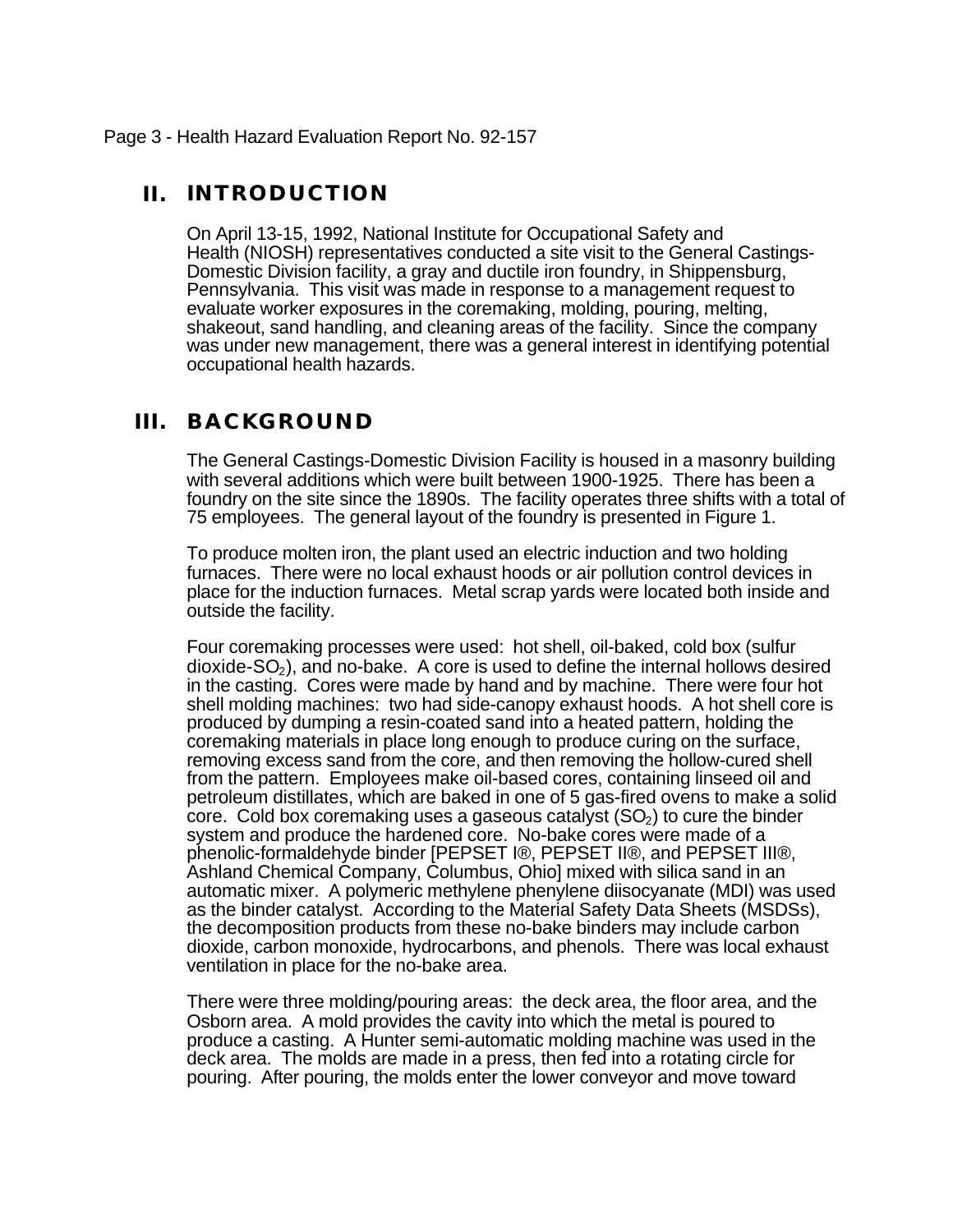### Page 4 - Health Hazard Evaluation Report No. 92-157

shakeout. According to the operator, 10-20 ladles were poured at that location per shift. Squeeze jolt molding machines, which use green sand containing coal dust, were used in conjunction with the floor and deck pouring areas.

The Osborne molding machine is used to make larger castings. The molds are placed on a roller system and poured adjacent to where they were formed. Excess sand is removed in the coremaking and molding areas using compressed air. Crane hoists are used for lifting molds from the squeeze machines onto the conveyor systems. An overhead crane system, controlled from the ground, was used to position the ladles and move molds in the floor area. The metal pouring operations are performed during the day and night shifts. After pouring, the molds in the deck and floor areas move slowly on tracks and fall into a shakeout conveyor which vibrates the warm casting to remove the sand. The castings fall into a metal bin at the end of the conveyor and are taken by forklift to the blasting area. There are canopy hoods over the end of the shakeout conveyors where the castings are separated from the sand. The loose sand is automatically fed into the sand reclamation system. Some of the larger castings from the floor area are manually pulled off the conveyor into the metal bins. Bobcat® front-end loaders were used to both load the sand reclamation system and to shake out the larger castings which did not fit on the shakeout conveyor.

Two shotblast machines are located near the floor pouring area and are connected to a bag house dust collection system. The machines are emptied into a metal conveyor which dumps the castings into a metal container. The castings are then taken by forklift to the grinding areas. Brooms and shovels are used to clean up excess dry sand throughout the facility.

Grinders are located in three areas: two grinders in a separate building, one station in the main building, and four small grinding stations next to the blasting area. The first two locations have operational down-draft benches. The four small casting grinding stations have local exhaust ventilation in place. The castings requiring a primer coat are sprayed in an open area using a water reducible primer, which according to the MSDS, contains low volatile organic solvent concentrations and no chromate or lead. The spray paint booth, at the time of this evaluation, was being renovated.

Safety shoes, hard hats, and safety glasses are required throughout the facility. NIOSH/Mine Safety And Health Administration (MSHA) approved supplied air respirator helmets are used in the grinding areas. Hearing protection devices (disposable plugs) are required in the shakeout and grinding areas and available to other employees upon request. Flame retardant clothing and protective goggles are worn by the pourers. The MSDSs, hearing protection policy, and respiratory protection policy were reviewed.

General ventilation is supplied by propeller wall fans. At the time of the survey, the three wall fans over the deck pouring area were not in operation. Heat is provided by overhead electric heaters. Additional general ventilation is supplied by open doors and windows during the warmer months.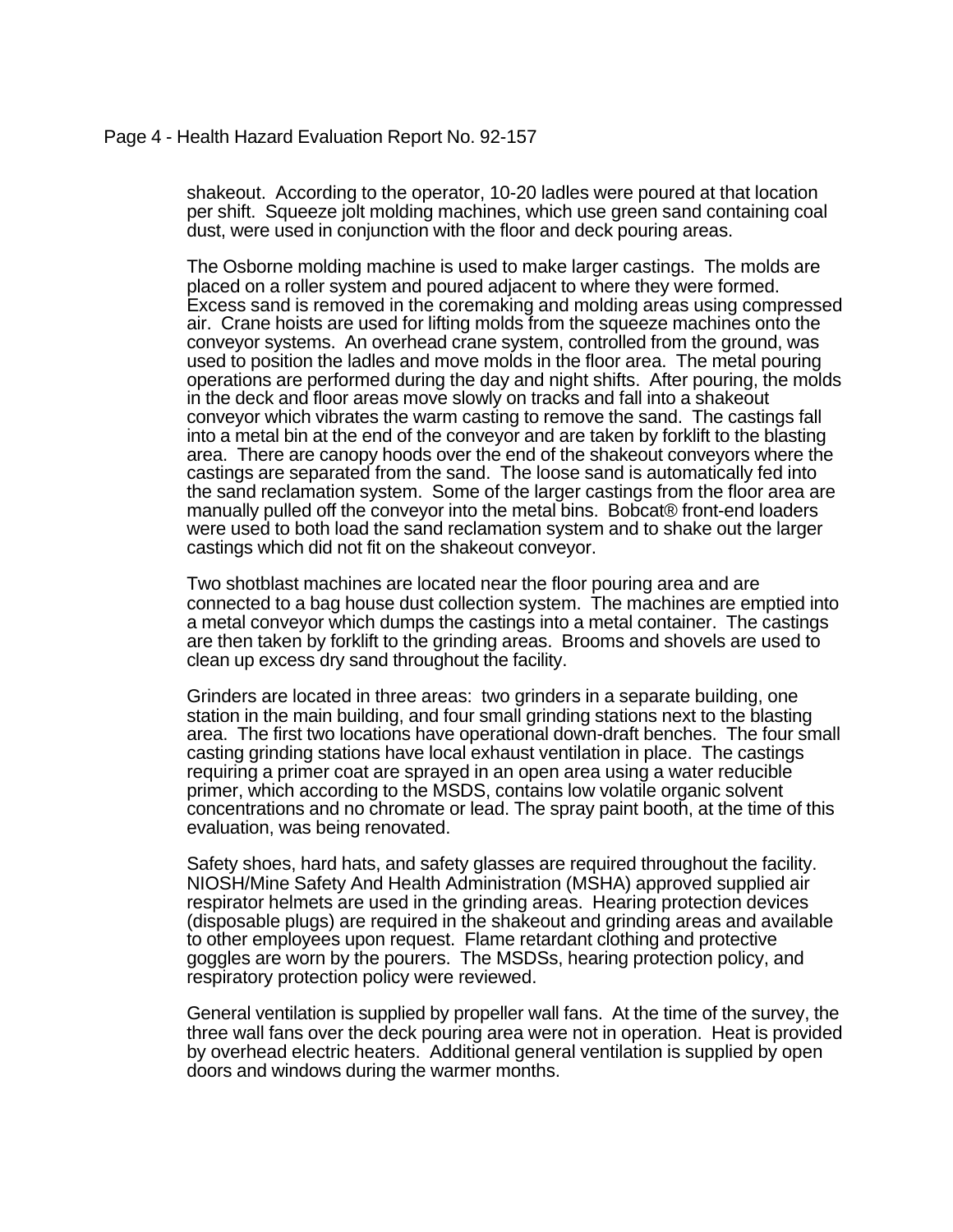## Page 5 - Health Hazard Evaluation Report No. 92-157

# **IV. METHODS**

*A. Respirable Silica and Cristobalite*

Eleven personal breathing zone (PBZ) and 3 area air samples for respirable dust (aerodynamic diameter less than 10 micrometers [µm]) were collected at a flowrate of 1.7 liters per minute (l/min) using 10 millimeter (mm) nylon cyclones mounted in series with pre-weighed polyvinyl chloride (PVC) filters (37 mm diameter, 5 µm pore size). They were analyzed for quartz and cristobalite content with X-ray diffraction. Samples were analyzed according to NIOSH Method 7500<sup>1</sup> with the following modifications:  $a$ ) the filters were dissolved in tetrahydrofuran rather than being ashed in a furnace, and, b) standards and samples were run concurrently and an external calibration curve was prepared from the integrated intensities rather than the suggested normalization procedure. The analytical limit of detection (LOD), limit of quantitation (LOQ), minimum detectable concentration (MDC), and minimum quantifiable concentration (MQC) for respirable silica (quartz) and cristobalite are presented in the following chart: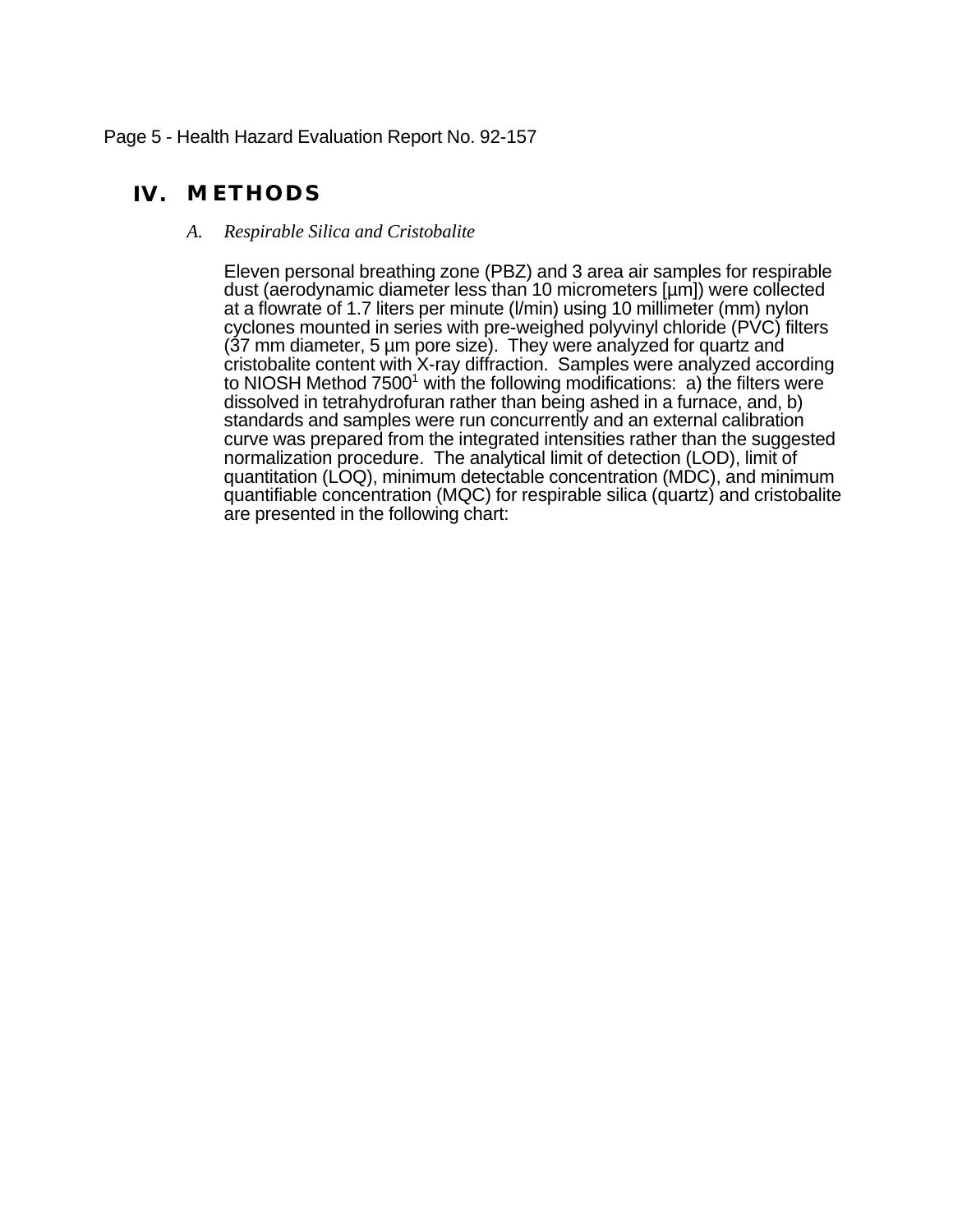## Page 6 - Health Hazard Evaluation Report No. 92-157

| Analyte      | LOD<br>µg/sample | LOQ<br>ug/sample | <b>MDC</b><br>$\mu$ g/m <sup>3</sup> | <b>MQC</b><br>$\mu$ g/m <sup>3</sup> | Minimum Volume<br>(liters) |
|--------------|------------------|------------------|--------------------------------------|--------------------------------------|----------------------------|
| Quartz       |                  | 30               | 18                                   | 55                                   | 544                        |
| Cristobalite | 15               | 30               | 28                                   | 55                                   | 544                        |

## *B. Metals*

Twelve PBZ air samples were collected on mixed-cellulose ester filters (37 millimeter [mm] diameter, 0.8 micrometer [µm] pore size) using a flowrate of 2.0 l/min. The samples were analyzed for metals according to NIOSH Method 7300.<sup>2</sup> In the laboratory, the samples were wet-ashed with concentrated nitric and perchloric acids and the residues were dissolved in a dilute solution of the same acids. The resulting sample solutions were analyzed by inductively coupled plasma atomic emission spectrometry. The MQCs, using a sample volume of 598 liters, for the selected metals are listed in Table 3.

## *C. Phenol*

One PBZ and 5 area air samples were collected on XAD-7 silica gel tubes using a flowrate of 0.1 l/min. The samples were desorbed in methanol and analyzed by high performance liquid chromatography according to OSHA Method 32 for phenol. The analytical LOD, LOQ, MDC, and MQC for phenol are presented in the following chart:

|         | LOD       | LOQ       | MDC   | <b>MQC</b> | Minimum Volume |
|---------|-----------|-----------|-------|------------|----------------|
| Analyte | µg/sample | ug/sample | ppm   | ppm        | (liters)       |
| Phenol  |           | 3.3       | 0.006 | 0.021      | 40.5           |

# *D. Formaldehyde*

Four area air samples were collected using impingers filled with 1% sodium bisulfite solution at a flowrate of 1 l/min. Color was developed by adding chromotopic acid and concentrated sulfuric acid to each sample. Samples were heated in a  $95^{\circ}$ C water bath for 15 minutes and allowed to cool 2 to 3 hours. The samples were read by visible spectroscopy according to NIOSH Method 3500.<sup>3</sup> The analytical LOD, LOQ, MDC, and MQC for formaldehyde are presented in the following chart:

| Analyte      | LOD | LOQ.<br>$\mu$ g/sample $\mu$ g/sample | MDC<br>ppm | <b>MQC</b><br>ppm | Minimum Volume<br>(liters) |
|--------------|-----|---------------------------------------|------------|-------------------|----------------------------|
| Formaldehyde | 0.5 |                                       | 0.001      | 0.003             | 411                        |

*E. Solvents*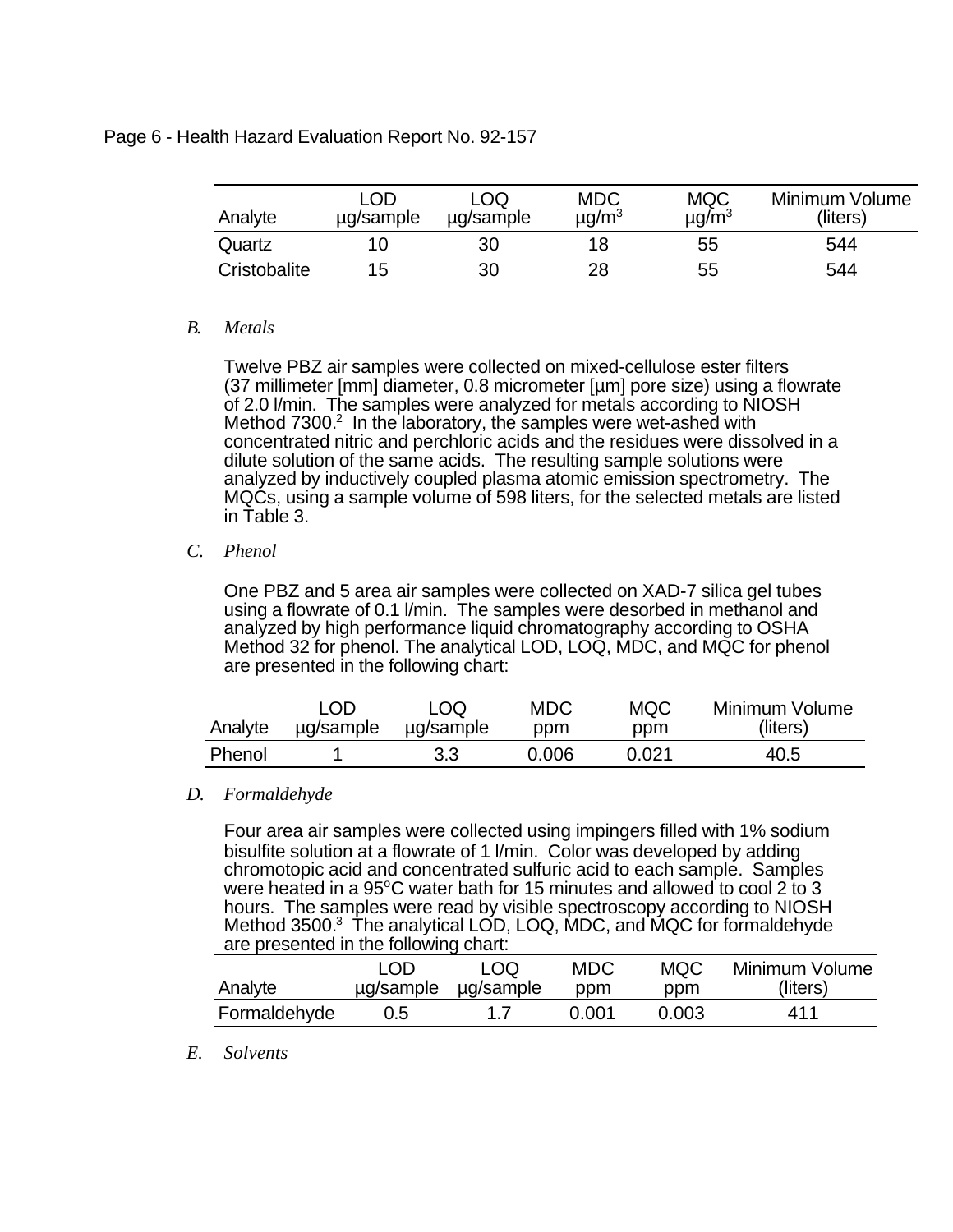# Page 7 - Health Hazard Evaluation Report No. 92-157

Four PBZ and 1 area air samples were collected on charcoal tubes at a flowrate of 0.2 l/min. The charcoal tubes were desorbed with carbon disulfide and screened by gas chromatography/flame ionization detector (GC-FID), according to NIÓŠH Method 1501.<sup>4</sup> Total aromatic hydrocarbons were based on the presence of benzene. The analytical LOD, LOQ, MDC, and MQC for benzene are presented in the following chart:

| Analyte | LOD | LOQ.<br>$\mu$ g/sample $\mu$ g/sample | MDC<br>ppm | <b>MQC</b><br>ppm | Minimum Volume<br>(liters) |
|---------|-----|---------------------------------------|------------|-------------------|----------------------------|
| Benzene |     | 3.3                                   | 0.004      | 0.015             | 67                         |

The analytical LOD, LOQ, MDC, and MQC for total aromatic hydrocarbons are presented in the following chart:

| Analyte                  | LOD       | LOO.      | MDC               | <b>MQC</b>        | <b>Minimum</b>  |
|--------------------------|-----------|-----------|-------------------|-------------------|-----------------|
|                          | Mg/sample | Mg/sample | mq/m <sup>3</sup> | ma/m <sup>3</sup> | Volume (liters) |
| Aromatic<br>Hydrocarbons | 0.2       | 0.33      |                   |                   | 67              |

### *F. Noise*

Area noise samples were measured with a Quest Electronics Model 2400 Sound Level Meter. Five noise dosimeters (Quest Electronics M-27 Noise Logging Dosimeters) were used during this survey. The dosimeter consists of a small noise recording device which is worn on the worker's collar or shoulder area. The device measures noise in decibels, A-weighted levels (dB[A]), integrates the data according to OSHA noise regulations, and stores it for later analysis.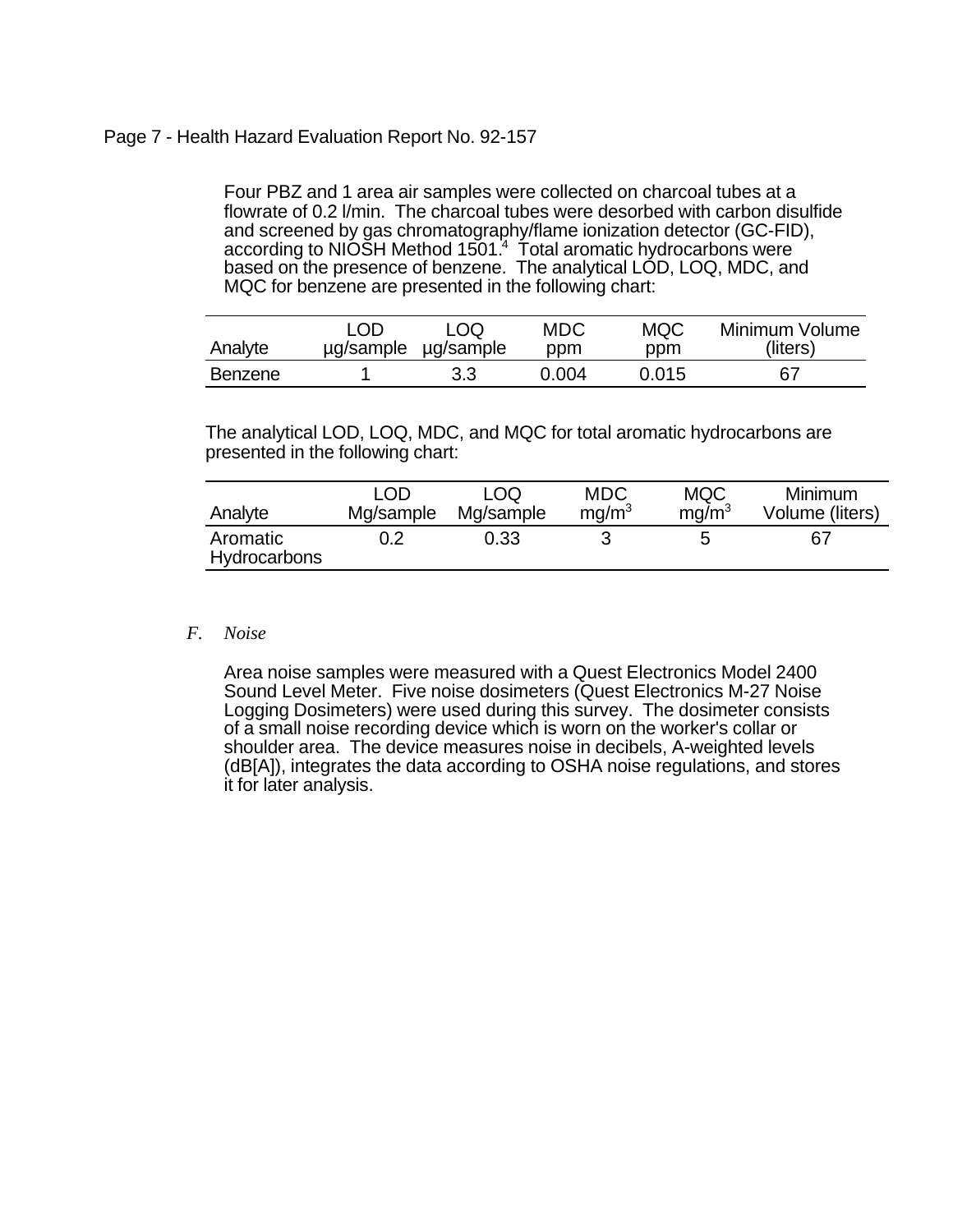### Page 8 - Health Hazard Evaluation Report No. 92-157

### *G. Asbestos*

A sample of fibrous board, located on the furnace operator's control platform, was collected and analyzed for percent and type of asbestos according to NIOSH Method 9002.<sup>5</sup> Microscope slides were prepared using refractive index liquid and scanned for the presence of asbestos utilizing polarized light microscopy and dispersion staining techniques.

### *H. Direct Reading Samples*

Short-term (grab) air sample measurements were made in the coremaking and pouring areas for ammonia, carbon monoxide (CO), and sulfur dioxide  $(SO<sub>2</sub>)$  using the Draeger® colorimetric gas detection system.

# **V. EVALUATION CRITERIA**

To assess the hazards posed by workplace exposures, industrial hygienists use a variety of environmental evaluation criteria. These criteria propose exposure levels to which most employees may be exposed for a normal working lifetime without adverse health effects. These levels do not take into consideration individual susceptibility, such as pre-exiting medical conditions, or possible interactions with other agents or environmental conditions. Evaluation criteria change over time with the availability of new toxicologic data.

There are three primary sources of environmental evaluation criteria for the workplace: 1) NIOSH Recommended Exposure Limits (RELs)<sup>6</sup>, 2) the American Conference of Governmental Industrial Hygienists' (ACGIH) Threshold Limit Values (TLVs®)<sup>7</sup>, and 3) the U.S. Department of Labor OSHA PELs.<sup>8</sup> The OSHA PELs may reflect the feasibility of controlling exposures in various industries where the agents are used; whereas the NIOSH RELs are based primarily on concerns relating to the prevention of occupational disease. It should be noted when reviewing this report that employers are legally required to meet those levels specified by an OSHA standard.

### *A. Respirable Silica and Cristobalite*

Crystalline silica (quartz) and cristobalite have been associated with silicosis, a fibrotic disease of the lung caused by the deposition of fine particles of crystalline silica in the lungs. Symptoms usually develop insidiously, with cough, shortness of breath, chest pain, weakness, wheezing, and nonspecific chest illnesses. Silicosis usually occurs after years of exposure, but may appear in a shorter period of time if exposure concentrations are very high.<sup>9</sup> The NIOSH RELs for respirable quartz and cristobalite, published in 1974, are 50  $\mu$ g/m<sup>3</sup>, as TWAs, for up to 10 hours per day during a 40-hour work week.<sup>10</sup> These RELs are intended to prevent silicosis. However, evidence indicates that crystalline silica is a potential occupational carcinogen and NIOSH is currently reviewing the data on carcinogenicity.<sup>11-13</sup>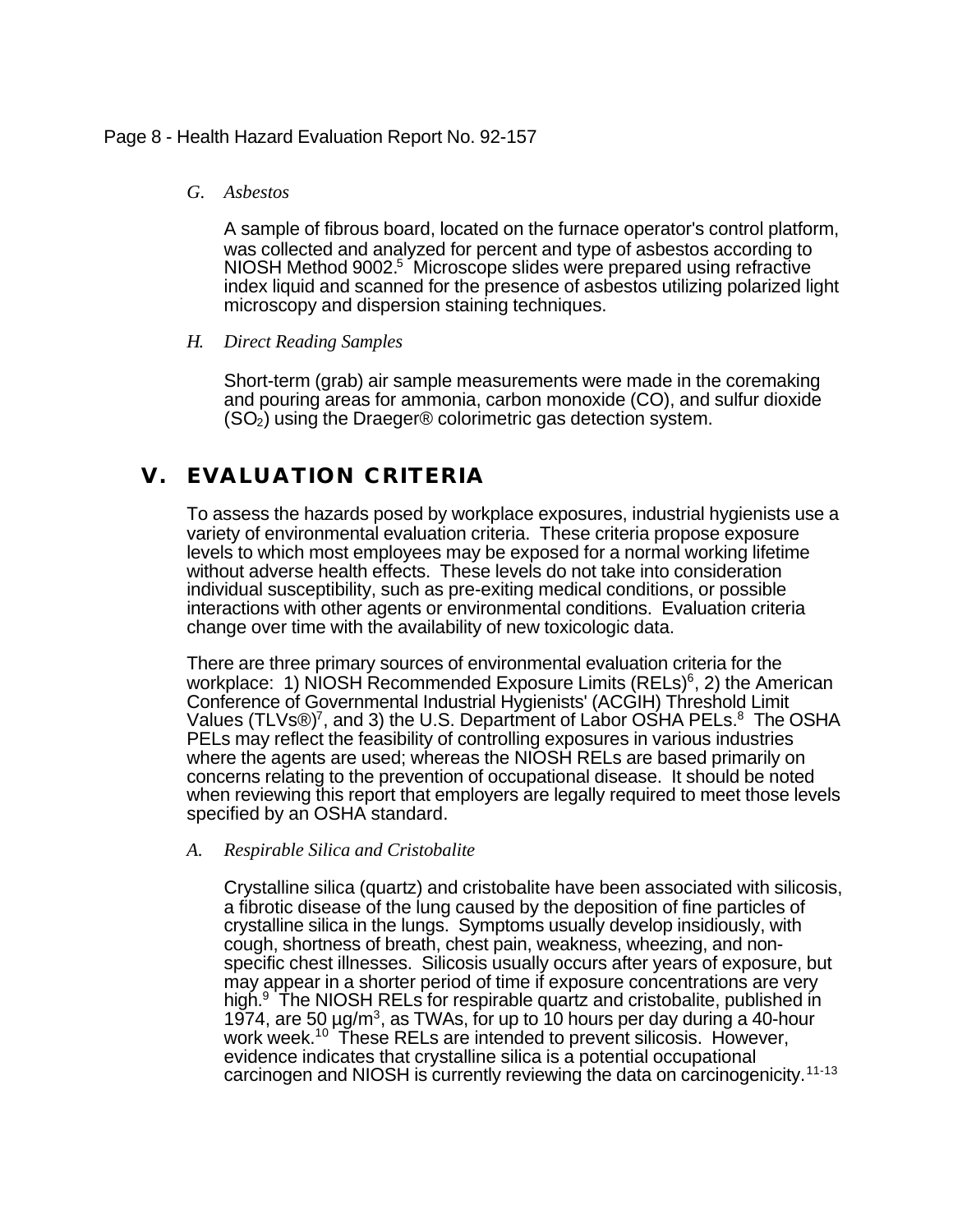### Page 9 - Health Hazard Evaluation Report No. 92-157

The OSHA PELs and the ACGIH TLV®s for respirable quartz and cristobalite are 100 and 50  $\mu$ g/m<sup>3</sup>, as 8-hour TWAs, respectively.<sup>7,8</sup>

*B. Metals*

A list of selected metals along with a brief summary of their primary health effects are presented in Table 1. The evaluation criteria for occupational exposures to these contaminants are included in Table 3.

*C. Benzene*

Acute benzene overexposure can cause central nervous system depression with symptoms such as headache, nausea, and drowsiness. Chronic exposure to benzene has been associated with the depression of the hematopoietic system and is associated with an increased incidence of leukemia and possibly multiple myeloma. $6,20$  The NIOSH REL is 0.1 ppm. NIOSH classifies benzene as a human carcinogen. The OSHA PEL is 1 ppm. The current ACGIH TLV® is 10 ppm as a suspected human carcinogen. ACGIH has proposed to lower the TLV® to 0.1 ppm and classify it as a proven human carcinogen.<sup>7</sup>

### *D. Phenol*

Phenol is an irritant of the eyes, mucous membranes, and skin. Systemic absorption can cause convulsions as well as liver and kidney disease. The skin is a route of entry for the vapor and liquid phases. Phenol has a marked corrosive effect on any tissue. Symptoms of chronic phenol poisoning may include difficulty in swallowing, diarrhea, vomiting, lack of appetite, headache, fainting, dizziness, dark urine, mental disturbances, and possibly a skin rash.<sup>14</sup> The NIOSH REL, ACGIH TLV®, and OSHA PEL for phenol are 5 ppm as a TWA. All criteria include a skin notation, which indicates that skin absorption may be a significant route of exposure.

*E. Formaldehyde*

Formaldehyde is a colorless gas with a strong odor. Exposure can occur through inhalation and skin absorption. The acute effects associated with formaldehyde are irritation of the eyes and respiratory tract and sensitization of the skin. The first symptoms associated with formaldehyde exposure, at concentrations ranging from 0.1 to 5 parts per million (ppm), are burning of the eyes, tearing, and general irritation of the upper respiratory tract. There is variation among individuals, in terms of their tolerance and susceptibility to acute exposures of the compound.<sup>23</sup>

In two separate studies, formaldehyde has induced a rare form of nasal cancer in rodents. Formaldehyde exposure has been identified as a possible causative factor in cancer of the upper respiratory tract in a proportionate mortality study of workers in the garment industry.<sup>24</sup> NIOSH has identified formaldehyde as a suspected human carcinogen and recommends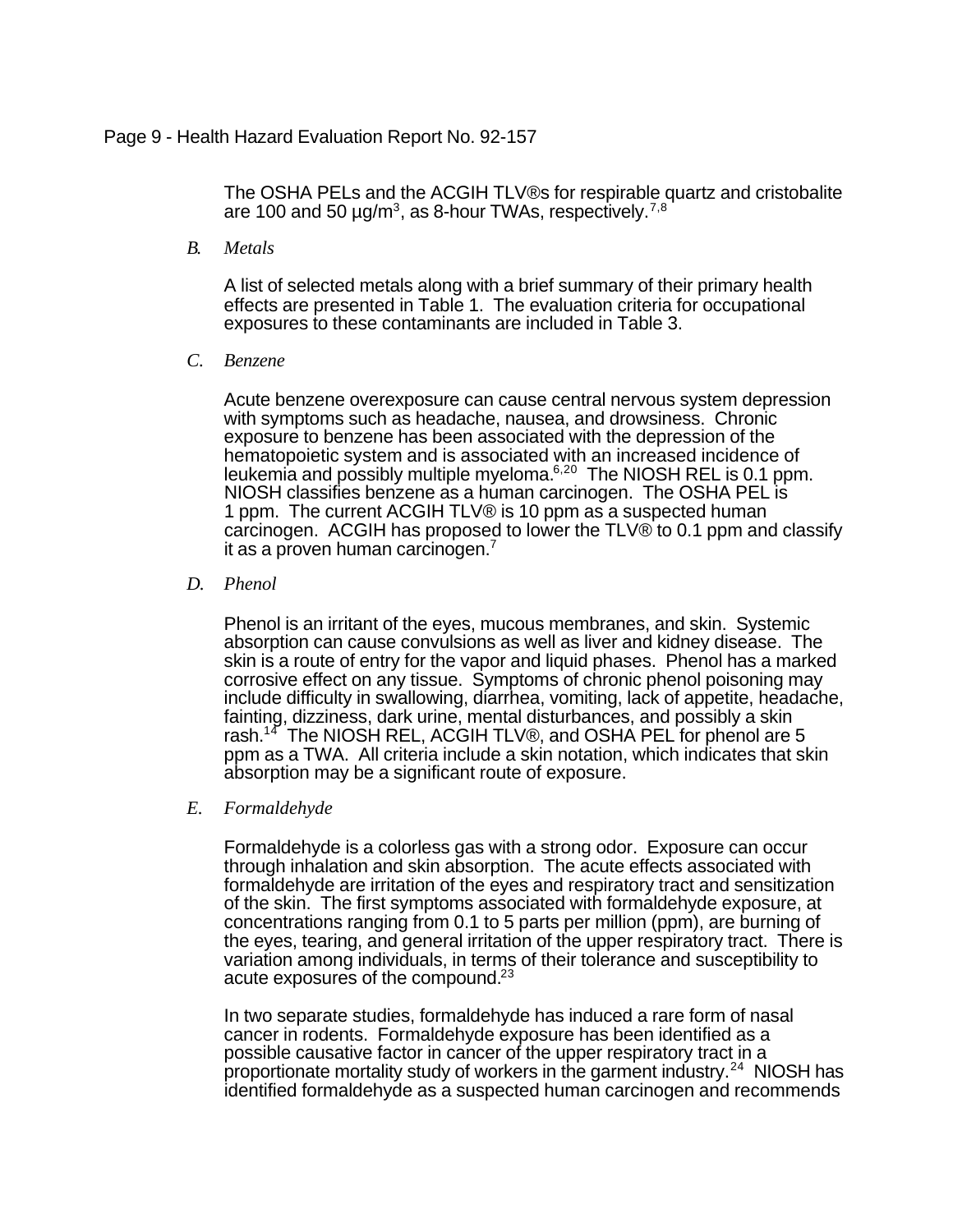### Page 10 - Health Hazard Evaluation Report No. 92-157

that exposures be reduced to the lowest feasible concentration. The OSHA PEL is 0.75 ppm as an 8-hour TWA and 2 ppm as a STEL.<sup>25</sup> ACGIH has designated formaldehyde to be a suspected human carcinogen and therefore, recommends that worker exposure by all routes should be carefully controlled to levels "as low as reasonably achievable" below the TLV.<sup>7</sup> ACGIH has set a ceiling limit of 0.3 ppm.

### *F. Noise/Hearing Loss*

Noise-induced loss of hearing is an irreversible, sensorineural condition that progresses with exposure. Although hearing ability declines with age (presbycusis) in all populations, exposure to noise produces hearing loss greater than that resulting from the natural aging process. This noise-induced loss is caused by damage to nerve cells of the inner ear (cochlea) and, unlike some conductive hearing disorders, cannot be treated medically.<sup>26</sup> While loss of hearing may result from a single exposure to a very brief impulse noise or explosion, such traumatic losses are rare. In most cases, noiseinduced hearing loss is insidious. Typically, it begins to develop at 4000 or 6000 Hz (the hearing range is 20 Hz to 20000 Hz) and spreads to lower and higher frequencies. Often, material impairment has occurred before the condition is clearly recognized. Such impairment is usually severe enough to permanently affect a person's ability to hear and understand speech under everyday conditions. Although the primary frequencies of human speech range from 200 Hz to 2000 Hz, research has shown that the consonant sounds, which enable people to distinguish words such as "fish" from "fist", have still higher frequency components.<sup>27</sup>

The OSHA standard for occupational exposure to noise (29 CFR 1910.95)<sup>28</sup> specifies a maximum PEL of 90 dB(A)-slow response for a duration of 8 hours per day. The regulation, in calculating the PEL, uses a 5 dB time/intensity trading relationship. This means that in order for a person to be exposed to noise levels of 95 dB(A), the amount of time allowed at this exposure level must be cut in half in order to be within OSHA's PEL. Conversely, a person exposed to 85 dB(A) is allowed twice as much time at this level (16 hours) and is within his daily PEL. Both NIOSH, in its Criteria for a Recommended Śtandard,<sup>29</sup> and ACGIH, in their TLV®s,<sup>7</sup> propose an exposure limit of 85 dB(A) for 8 hours, 5 dB less than the OSHA standard. Both of these latter two criteria also use a 5 dB time/intensity trading relationship in calculating exposure limits.

|                                |             | Sound Level dB(A) |
|--------------------------------|-------------|-------------------|
| Duration of Exposure (hrs/day) | NIOSH/ACGIH | OSHA              |
| 16                             | 80          | 85                |
|                                | 85          | 90                |

Time-weighted average (TWA) noise limits as a function of exposure duration are shown as follows: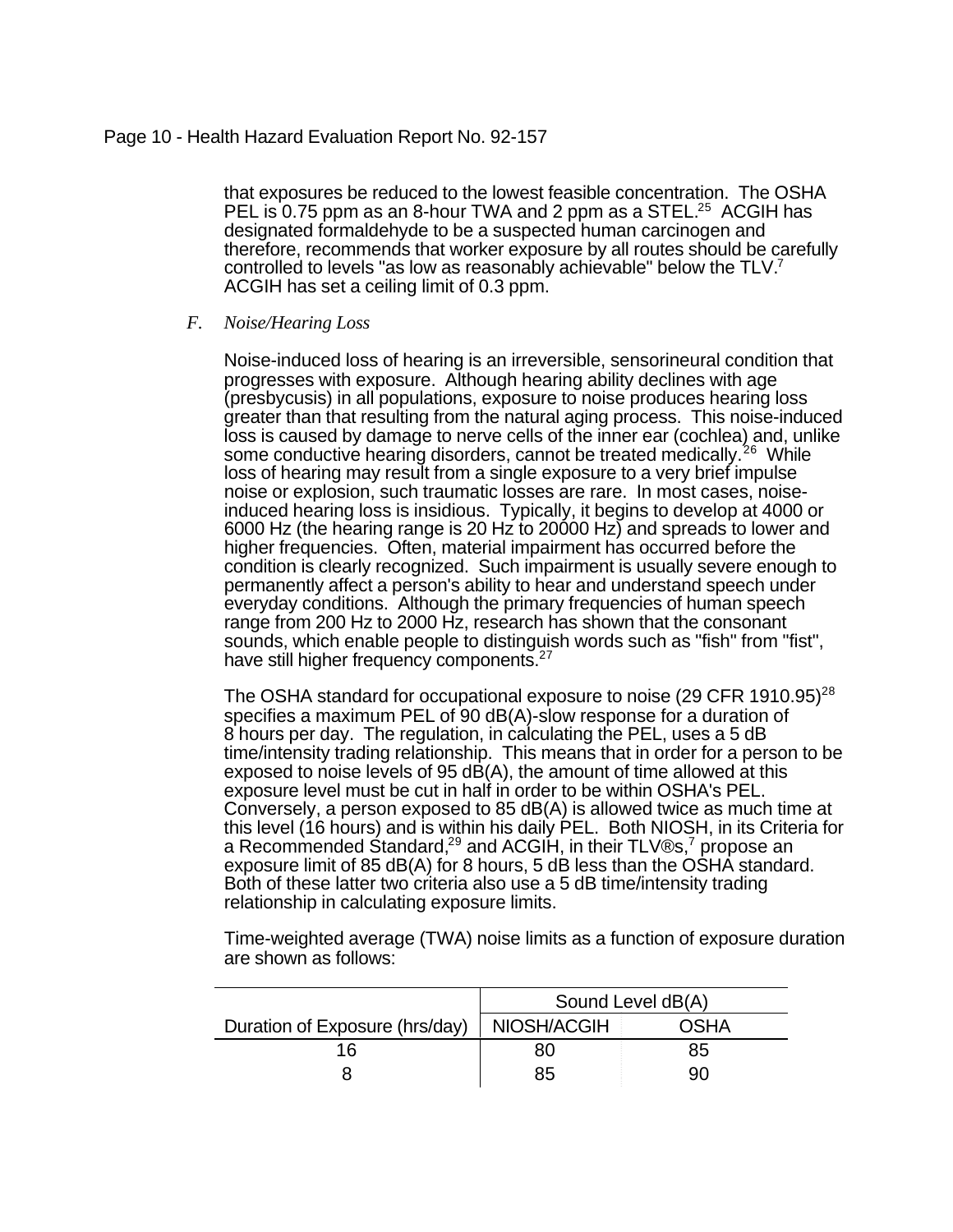### Page 11 - Health Hazard Evaluation Report No. 92-157

|     | 90     | 95     |
|-----|--------|--------|
| 2   | 95     | 100    |
| 1   | 100    | 105    |
| 1/2 | 105    | 110    |
| 1/4 | 110    | $115*$ |
| 1/8 | $115*$ | ---    |
|     |        | $***$  |

\* No exposure to continuous or intermittent noise in excess of 115 dB(A).

\*\* Exposure to impulsive or impact noise should not exceed 140 dB peak sound pressure level.

The OSHA regulation has an additional action level (AL) of 85 dB(A) which stipulates that an employer shall administer a continuing, effective hearing conservation program when the TWA value exceeds the AL. The program must include monitoring, employee notification, observation, an audiometric testing program, hearing protectors, training programs, and recordkeeping requirements. All of these stipulations are included in 29 CFR 1910.95, paragraphs (c) through (o).

The OSHA noise standard also states that when workers are exposed to noise levels in excess of the OSHA PEL of 90 dB(A), feasible engineering or administrative controls shall be implemented to reduce the workers' exposure levels. Also, a continuing, effective hearing conservation program shall be implemented.

*G. Asbestos*

NIOSH recommends as a goal the elimination of asbestos exposure in the workplace; where it cannot be eliminated, the occupational exposure should be limited to the lowest possible concentration.<sup>30</sup> This recommendation is based on the proven carcinogenicity of asbestos in humans and on the absence of a known safe threshold concentration.

NIOSH contends that there is no safe concentration for asbestos exposure. Virtually all studies of workers exposed to asbestos have demonstrated an excess of asbestos-related disease. NIOSH investigators therefore believe that any detectable concentration of asbestos in the workplace warrants further evaluation and, if necessary, the implementation of measures to reduce exposures. The OSHA PEL for asbestos limits exposure to 0.2 fibers per cubic centimeter (cc) as an 8-hour TWA.<sup>8</sup>

*H. Carbon Monoxide*

Carbon monoxide (CO) is a colorless, odorless, tasteless gas which can be a product of the incomplete combustion of organic compounds. CO combines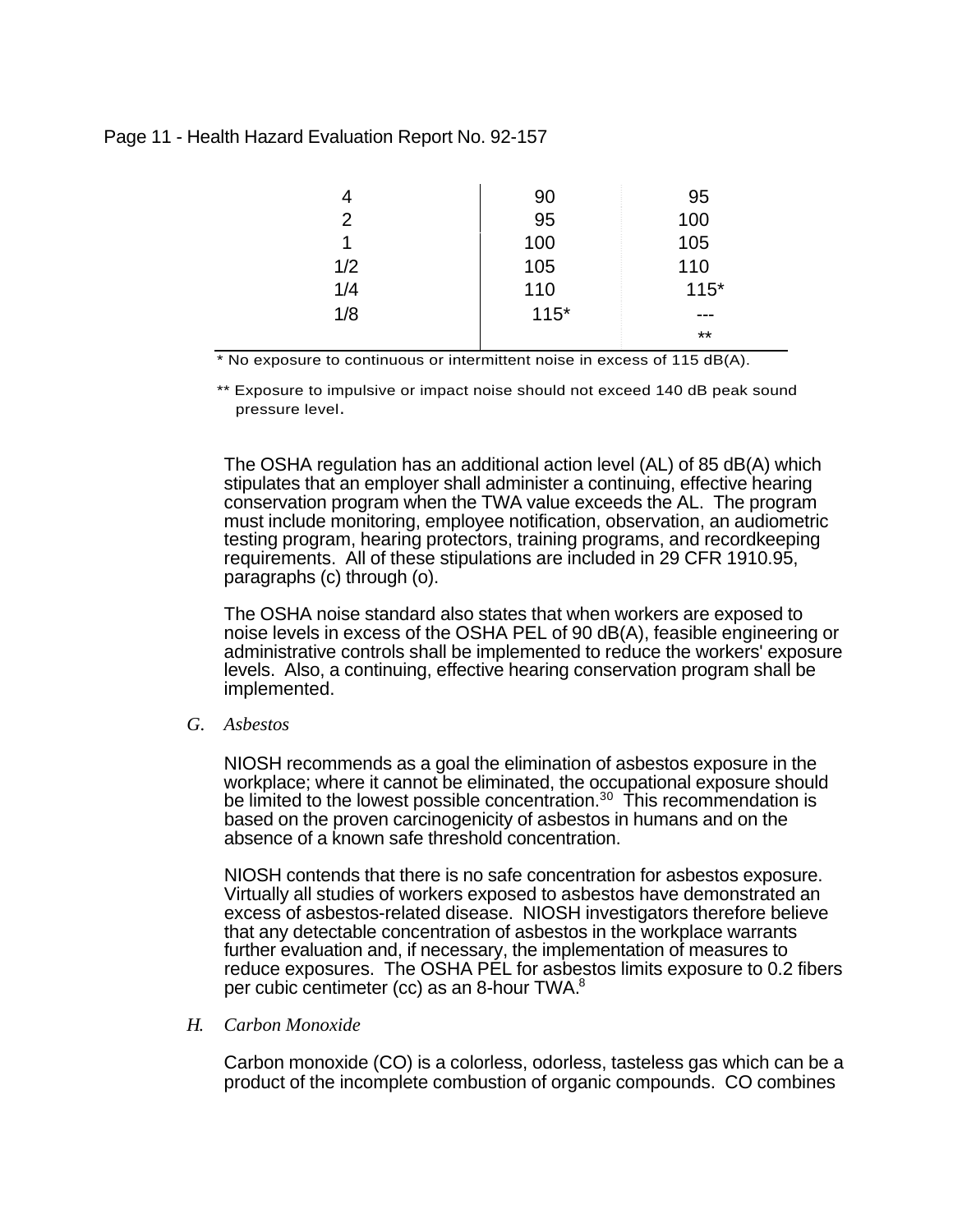## Page 12 - Health Hazard Evaluation Report No. 92-157

with hemoglobin and interferes with the oxygen carrying capacity of blood. Symptoms include headache, drowsiness, dizziness, nausea, vomiting, collapse, myocardial ischemia, and death.<sup>14</sup> The NIOSH REL and OSHA PEL for carbon monoxide are 35 ppm as a TWA. NIOSH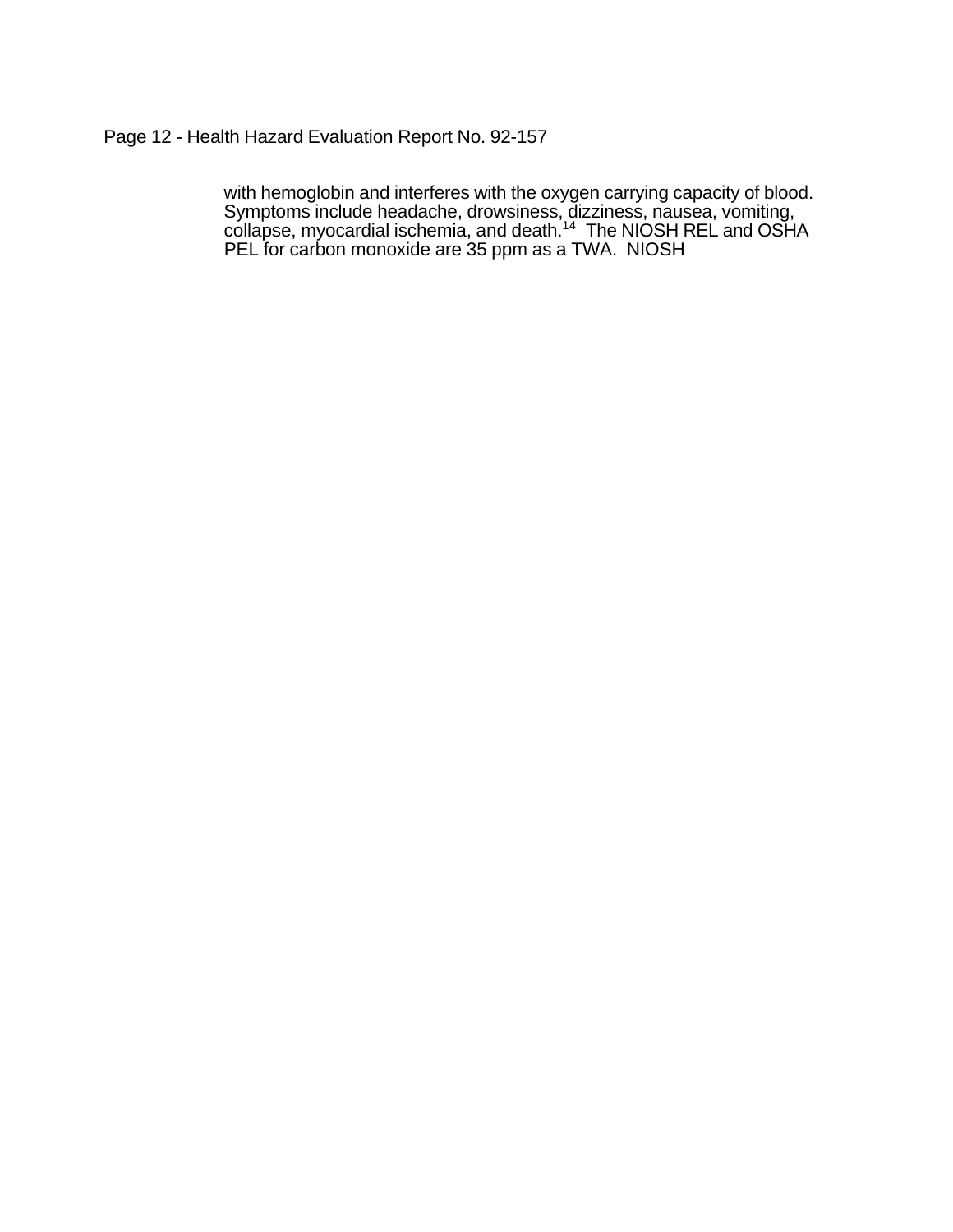and OSHA have established a ceiling level (not to be exceeded at any time during the workday) of 200 ppm. The ACGIH TLV® for carbon monoxide is 25 ppm as an 8-hour TWA.

*I. Sulfur Dioxide*

Sulfur dioxide is intensely irritating to the eyes, mucous membranes, and respiratory tract. It can cause burning of the eyes and tearing coughing and chest tightness. Exposure may cause severe breathing difficulties. It forms sulfurous acid on contact with moist membranes.<sup>31</sup> NIOSH, OSHA, and ACGIH have set an exposure limit of 2 parts per million (ppm) for sulfur dioxide.

## *J. Ammonia*

Ammonia is a severe irritant of the eyes, respiratory tract and skin. It may cause coughing, burning, and tearing of the eyes; runny nose; chest pain; cessation of respiration; and death. Symptoms may be delayed in onset. Exposure of the eyes to high gas concentrations may produce temporary blindness and severe eye damage. Exposure of the skin to high concentrations of the gas may cause burning and blistering of the skin. Repeated exposure to ammonia gas may cause chronic irritation of the eyes and upper respiratory tract.<sup>14,32</sup> The NIOSH REL for ammonia is 25 ppm as a 10-hour TWA. NIOSH and OSHA have set short-term exposure limits (STELs) of 35 ppm. ACGIH has set limits of 25 ppm or as an 8-hour TWA and a STEL of 35 ppm.

# **VI. RESULTS**

*A. Respirable Silica and Cristobalite*

The results of the PBZ air sampling are presented in Table 2. The 11 PBZ sample concentrations ranged from 14 to 319  $\mu$ g/m<sup>3</sup>, as TWAs. Six of the 11 sample concentrations (55%) exceeded the OSHA PEL of 100  $\mu$ g/m $^3$  for respirable silica and 9 of the 11 sample concentrations (82%) exceeded the NIOSH REL of 50  $\mu$ g/m<sup>3</sup> for respirable silica. The samples collected for the grinders had the highest exposures (200 and 319  $\mu$ g/m $^3$ ), followed by the forklift operator (224 µg/m $^3$ ), blast operators (51 and 255 µg/m $^3$ ), mixer operator (85 μg/m<sup>3</sup>), coremakers (14 and 257 μg/m<sup>3</sup>) and molders (29 and  $55 \,\mu$ g/m<sup>3</sup>). Cristobalite was detected for the rotoblast operator and the rough grinder at 30 µg/m<sup>3</sup>. Grinders wore supplied air helmet respirators; therefore, the inside-respirator exposures to the employees were probably lower than the measured exposures. The three area air sample concentrations ranged from 38-119  $\mu$ g/m $3$  (geometric mean: 64  $\mu$ g/m $3$ ).

*B. Metals*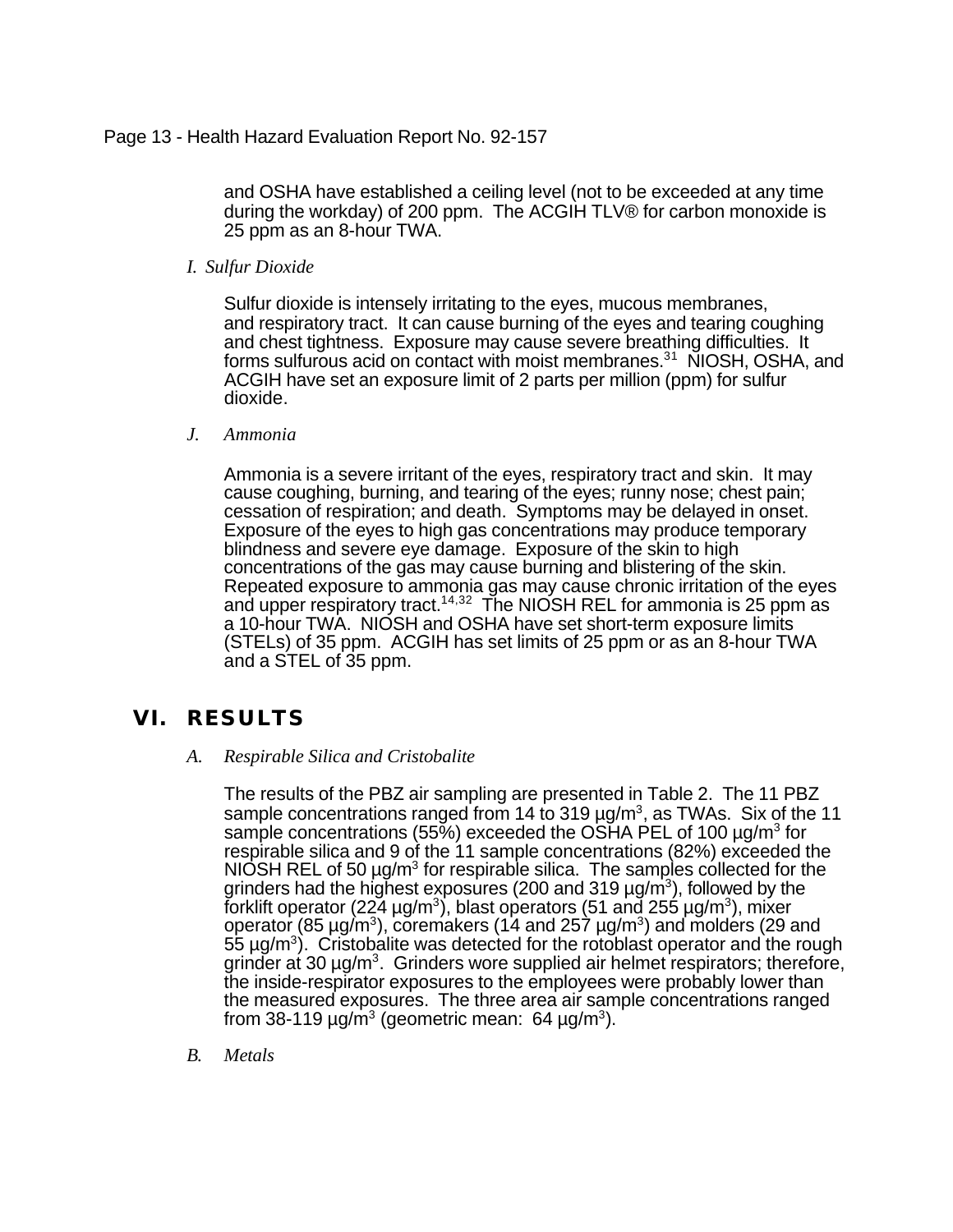### Page 14 - Health Hazard Evaluation Report No. 92-157

The 12 PBZ air sample concentrations are presented in Table 3. Concentrations of aluminum, chromium, copper, iron, magnesium, manganese, nickel, and zinc (range: 0.5 to 4348 µg/m<sup>3</sup>) did not exceed the respective occupational evaluation criteria. The lead concentration  $(79 \,\mu g/m^3)$  for one sample collected for the furnace operator exceeded the  $\overline{\text{OSH}}$ Ă PEL of 50 µg/m<sup>3</sup>. The other lead sample concentration for the furnace operator was 14.6  $\mu$ g/m $^3$ .

### *C. Phenol*

The results of the 1 PBZ and 5 area air samples are presented in Table 4. The PBZ concentration was 0.1 ppm and the area concentrations ranged from 0.01 to 0.07 ppm (geometric mean: 0.015 ppm). These levels were below the current occupational evaluation criteria of 5 ppm.

### *D. Formaldehyde*

The results for the 4 area air samples in the coremaking department given in Table 5. The results ranged from 0.002 to 0.008 ppm and were below what are generally considered to be background concentrations.

### *E. Benzene*

The 4 PBZ and 1 area sample results for benzene are given in Table 6. The PBZ benzene concentrations ranged from 0.01 ppm to 0.014 ppm (geometric mean: 0.011 ppm). The area concentration (0.17 ppm) collected in the vicinity of the floor shakeout conveyor exceeded the NIOSH REL of 0.1 ppm for benzene indicating a potential hazard.

### *F. Noise*

To determine some of the potentially high noise activities in specific areas, a sound level meter, in the maximum hold position, was used to take readings in the slow dB[A] mode during a walk-through survey (Table 7). The noisiest activities in the squeeze molding area occurred during a process called " bumping" (the pieces of the metal mold were put together) and during the ramming process when sand was packed into the mold. The hot shell coremaking process generated high noise levels while compressed air was being released from the machine and when the core was hammered loose from the machine. The shotblasting area was noisiest when the metal parts fell on the metal conveyor and, subsequently, into a metal bin. The written hearing protection policy was reviewed and contained the appropriate components. Employees in the molding, pouring, shotblast, and cleaning areas were required to wear hearing protection.

Dosimeter measurements show how short-term noise levels affect an employee's noise exposure for an entire shift. A summary of the dosimeter readings is given in Table 8. Three of the 5 full-shift samples exceeded the OSHA PEL of 90 dB(A) for noise. All five full-shift samples exceeded the 85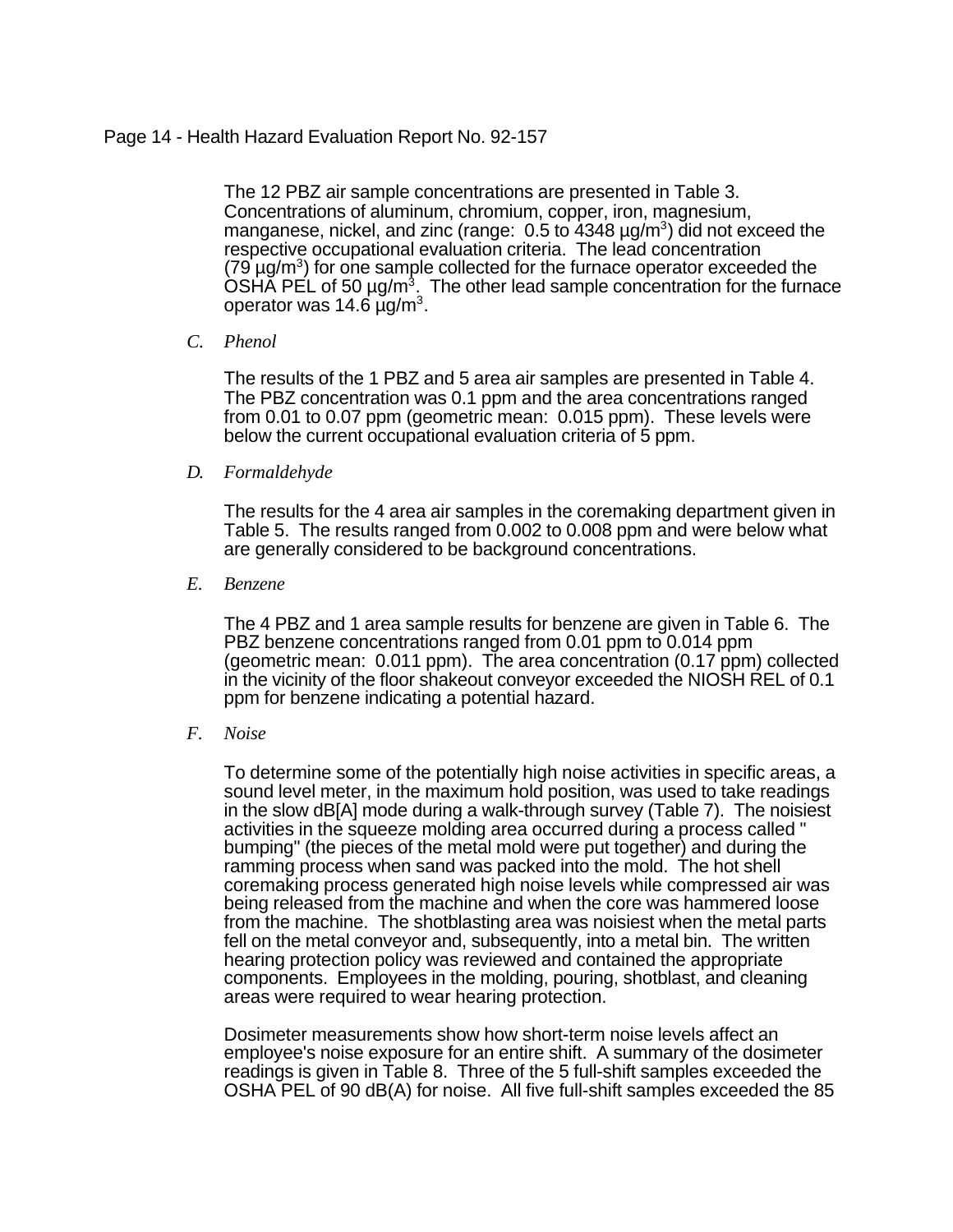### Page 15 - Health Hazard Evaluation Report No. 92-157

dB(A) criteria used by NIOSH and ACGIH. Two of the samples (squeeze jolt molder and shot blast operator) had measurements over 115 dB(A) which current evaluation criteria state should not occur.

The dosimeter printouts are presented in Figures 2-6. The changes in the exposure patterns seem to be the result of break periods when the workers left the area and clean-up at the end of the day. The grinder (Figure 2) showed peaks when he was cleaning a casting and breaks when positioning a new piece. The laborer (Figure 3) showed the time at the end of the day when he left shakeout to move items around the facility on the forklift. The squeeze molder (Figure 4) and the hot shell coremaker (Figure 5) showed relative steady-state noise during the workday. The rotoblast operator (Figure 6) showed when the machine was emptied into the metal conveyor.

#### *G. Asbestos*

The bulk sample of fibrous board contained 30-<40% chrysotile based on polar light microscopy. There is a potential for the board to become friable where the furnace operator brushes against it.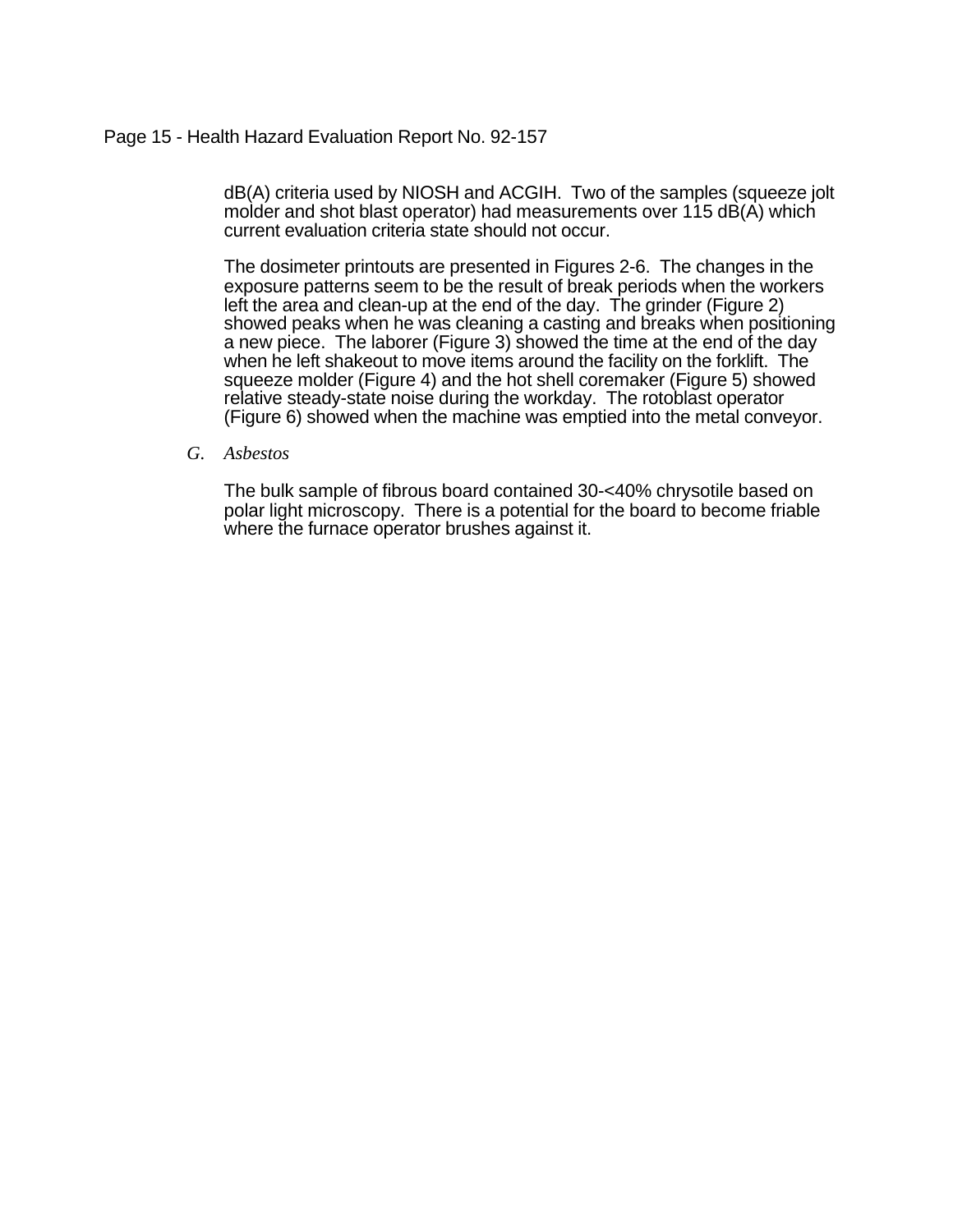### Page 16 - Health Hazard Evaluation Report No. 92-157

### *H. Grab Sample Results*

The results of short-term sampling for ammonia,  $CO$ , and  $SO<sub>2</sub>$  are listed in Table 9. In the vicinity of the hot shell coremaking machine, an ammonia concentration of 13 ppm was detected, compared to a NIOSH\OSHA STEL of 35 ppm. In the vicinity of the Hunter pouring operation, CO levels were between 130-170 ppm, which is less than the NIOSH\OSHA ceiling limit of 200 ppm. However since the pouring operation is relatively constant, these results indicate that workers are potentially overexposed to carbon monoxide in the pouring area of this facility. The most likely source of the carbon monoxide was the decomposition of the organic binders and coal additives used in the molds and cores. No  $SO<sub>2</sub>$  levels were detected in the area of the cold box coremaking machine at a LOD of 0.5 ppm.

### *I. Observations*

It was observed that some individuals were not wearing hearing protection or safety glasses in the building where required. The written respiratory and hearing protection policies were appropriate. Employees were observed smoking and eating lunch in the general work area. The CO meter for the oillubricated compressor that supplied air for the grinders' helmets was not working. A chain guard across the railing opening leading to the lower conveyor system (about 16 feet below the deck) was not always in place. The material from the outside scrap yard created a large dust cloud in the area of the furnace when it was dumped in the interior scrap pile. Smoke powder showed that the three downdraft benches were working during the site visit. One coremaker was observed hand-dipping cores in a mixture containing solvents without using gloves. One shotblast unit was run accidently with the dust collection system off which created a dust cloud throughout the facility. Grinders were observed, after removing their respirators, cleaning their clothing at the end of the shift with compressed air. Workers were observed lifting and moving molds, weighing up to approximately 75 pounds by hand. This could result in back and other injuries.

# **VII. DISCUSSION AND CONCLUSIONS**

The foundry industry has been identified as a complex process with numerous associated health hazards. $33$  Little information is available about the long-term health effects of emissions from molds composed of synthetic chemical molding materials. Mortality studies have indicated that a two- to three-fold excess risk of lung cancer has been identified for molders, pourers, and cleaning room operators when compared to a standard population.<sup>34</sup> Smoking history was not available for these studies. Additional investigations are needed to determine if chronic health effects do result from exposures to current mold emissions. The industrial hygiene sampling data indicate that workers were overexposed to respirable silica, lead, and noise; and that carbon monoxide, chrysotile, and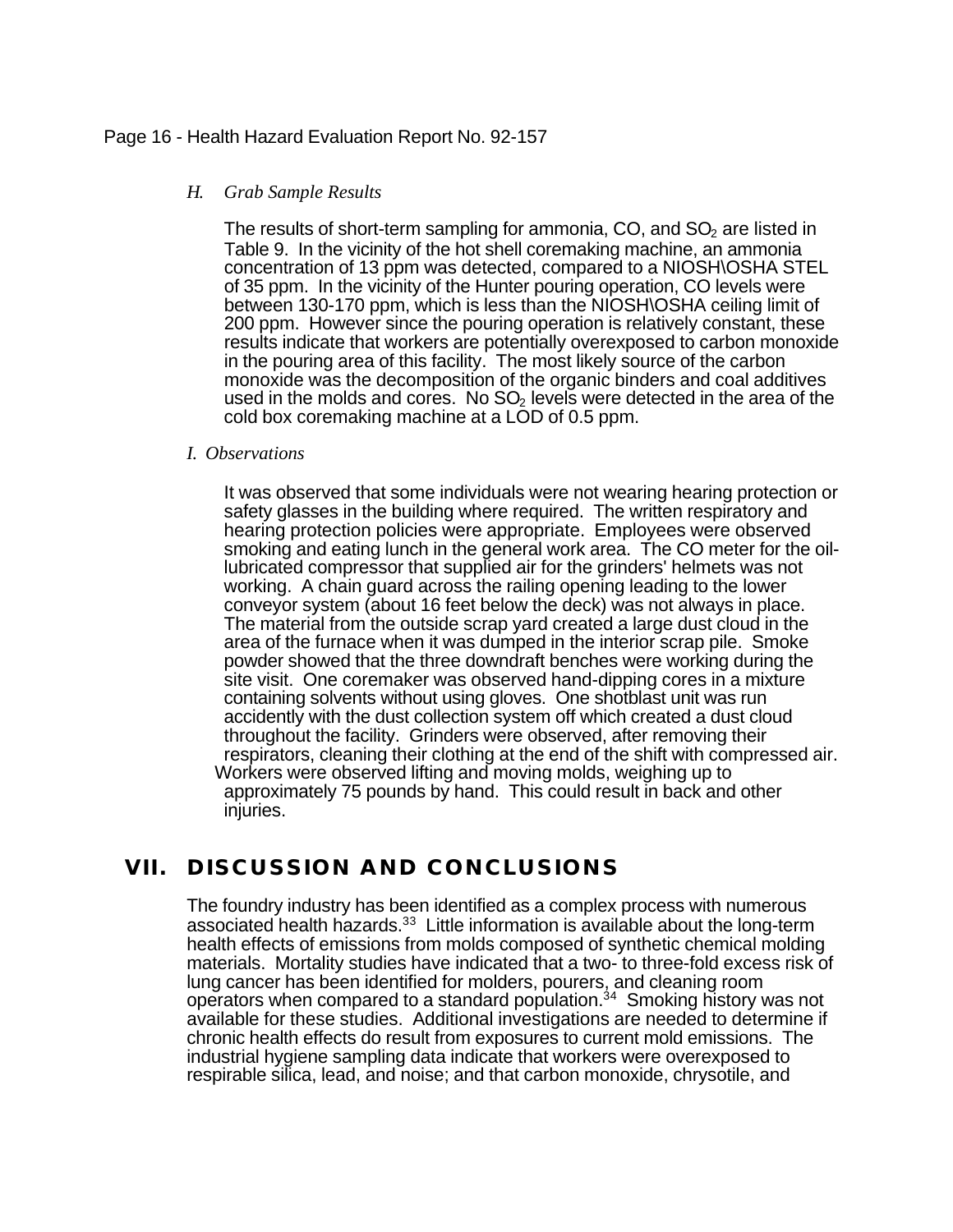benzene exposures constituted a potential health hazard to employees in the coremaking, molding, pouring, cleaning, and shakeout areas at this facility. During the walkthrough survey, some potential safety and health hazards were identified, such as the use of compressed air to clean loose sand from cores and molds, unenforced hearing and eye protection policies, and fall hazards.

# **VIII. RECOMMENDATIONS**

The following recommendations are offered to reduce workers' exposures to respirable silica, carbon monoxide, lead, noise, asbestos, and benzene, and to correct safety and health issues that were identified at this facility. NIOSH and OSHA recommend that engineering controls should be used to control hazards to the extent feasible, followed by work practices, and, if necessary, personal protective equipment.

- 1. Until appropriate engineering controls are implemented to reduce exposures to within OSHA and NIOSH recommended criteria, employees in the coremaking, and shakeout departments should be provided respiratory protection for respirable silica exposures. Based on the concentrations of respirable silica detected, NIOSH recommends that workers should use an air-purifying respirator with a high-efficiency particulate filter.<sup>35,36</sup> The grinders should continue to use the supplied air helmets.
- 2. The current written hearing and eye protection policies should be strictly enforced. Based on the noise dosimeter survey, additional areas of the plant may require mandatory hearing protection. An in-depth noise evaluation should be conducted to determine if this is necessary. During the site visit, it was observed that some workers did not wear their hearing protection or safety glasses.
- 3. In accordance with the OSHA lead standard, the environmental lead monitoring should be repeated quarterly to see if the concentrations exceed the PEL.<sup>37</sup> Until the source of lead is removed, a half-mask air-purifying respirator with a high-efficiency particulate filter should be used, after determining if the employee is physically able to wear it. A biological monitoring program should be developed in accordance with the OSHA standard to determine blood lead levels and appropriate medical follow-up.
- 4. To reduce the noise emitted when metal parts are dumped into the metal conveyor and the portable metal bins, the conveyor and bins should be lined with damping compound.<sup>38</sup>
- 5. To reduce noise and minimize dust generation, regulators and low pressure nozzles, in conjunction with the compressed air lines, should be used.
- 6. To improve general ventilation, a make-up air system should be installed to supply fresh air and to replace existing space heaters. The air exhausted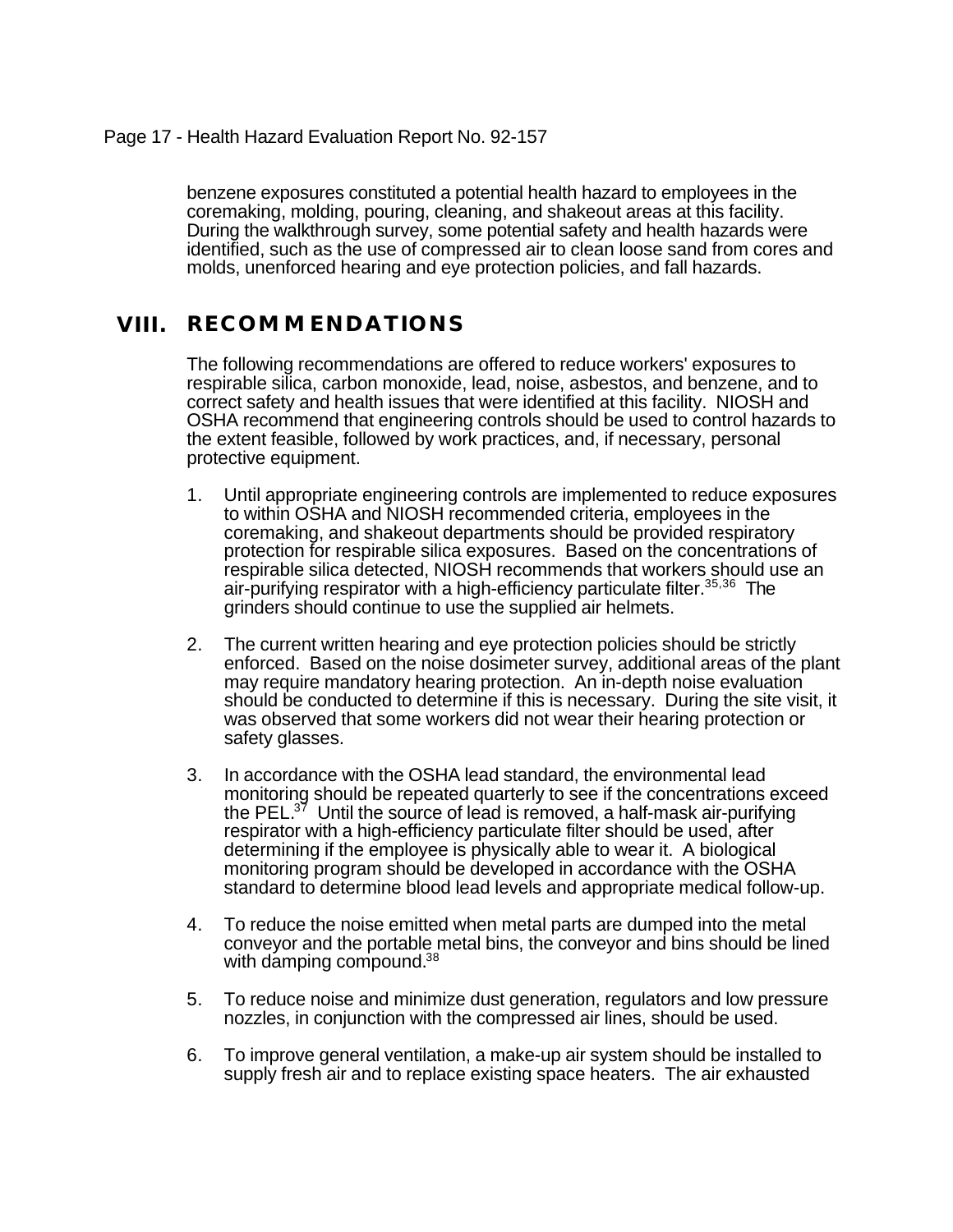### Page 18 - Health Hazard Evaluation Report No. 92-157

from the building should be replaced with tempered air from an uncontaminated source. This air could be directed to operator work areas much as pouring and molding to provide a cleaner environment. A general ventilation system would also help with decomposition product control.

- 7. To determine if CO is a health hazard, additional full-shift and short-term monitoring of CO should be conducted. If overexposures to CO are found, the shakeout conveyor should be enclosed and exhausted to the outside.
- 8. To reduce exposures to respirable silica during the cleaning of the core and mold surfaces, the compressed air hoses should be eliminated and replaced with a central vacuum system. As an interim measure, the existing air lines should be regulated to reduce air to less than 30 pounds per square inch  $(psi).<sup>39</sup>$
- 9. To reduce exposures to respirable silica, an industrial vacuum should be used on a regular basis to collect loose sand/dust on the floor instead of dry sweeping and shoveling. A collection bin could also be used to store excess sand until the end of the shift to aid in clean-up.
- 10. To reduce exposures to respirable silica and solvents in the molding and coremaking departments, uncontaminated, tempered air should be supplied directly to the operator work areas. This fresh air could be supplied in the form of a low velocity air shower located directly over the workers.
- 11. To prevent respirable silica exposure, a safety interlock should be installed to prevent the shotblast machines from operating without activating the bag house.
- 12. To prevent respirable silica exposure, a policy should be developed to prevent employees from removing dust from their clothing with compressed air.
- 13. Foundry returns should be cleaned of adhering sand by shot blasting prior to placing in scrap area. An annual housekeeping program to reduce the build up of dust in the scrap compartments should be implemented.
- 14. To avoid ingestion or inhalation of contaminants such as heavy metals and hydrocarbons, employees should not be allowed to eat, drink, or smoke in the production area.
- 15. Employees should use available crane hoists instead of manually lifting and moving cores and small molds.
- 16. The carbon monoxide meter on the air compressor should be repaired. According to OSHA regulation 1910.134, an oil-lubricated compressor for supplying air should have a high temperature or carbon monoxide alarm or both.<sup>40</sup> If only a high temperature alarm is used, carbon monoxide levels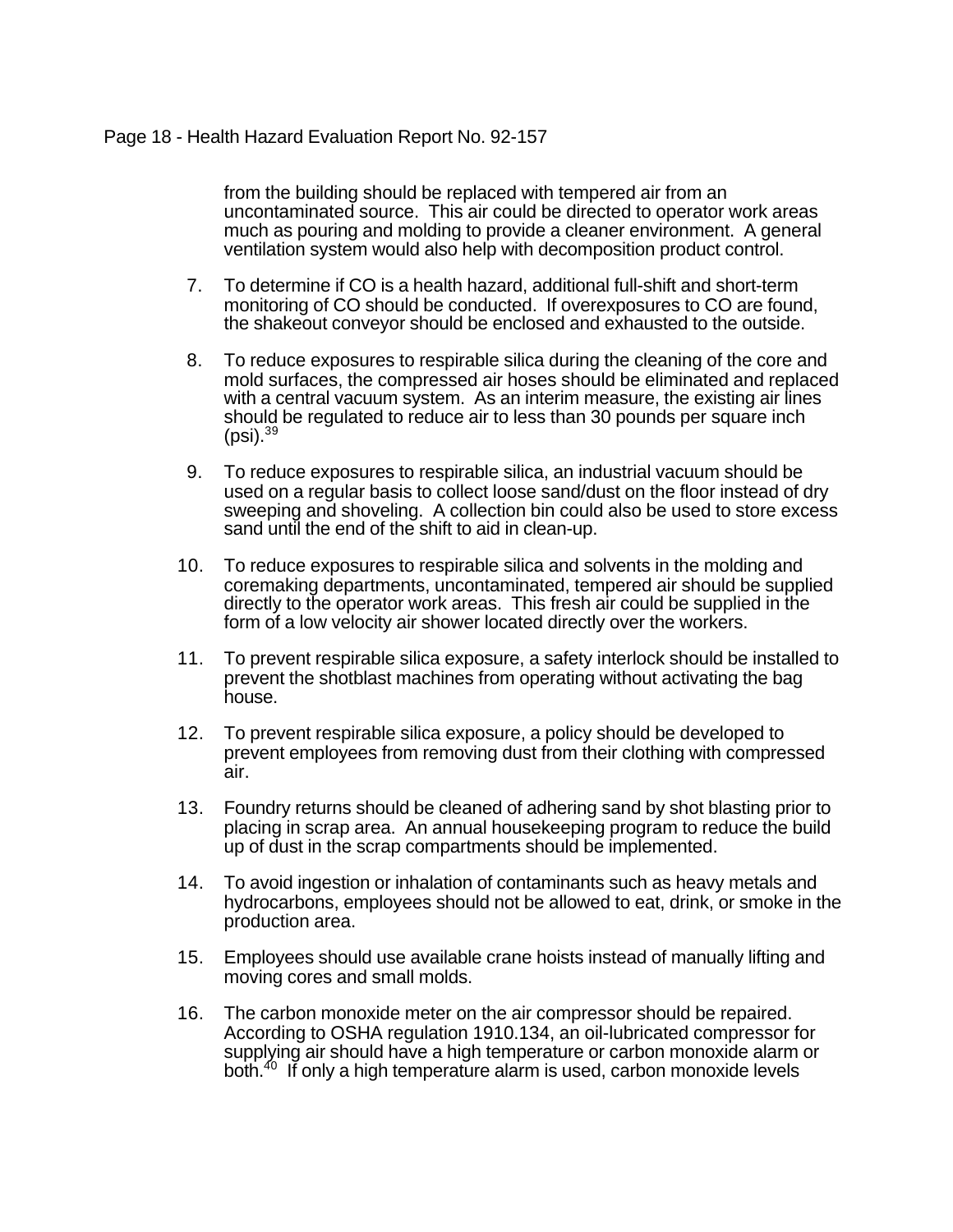### Page 19 - Health Hazard Evaluation Report No. 92-157

should be checked frequently to insure they are in accordance with Grade D breathing air.

- 17. To reduce emissions from the hot shell coremaking machines without local exhaust ventilation, a slotted side draft hood with a canopy hood (shown in Figure 7) should be installed.<sup>41</sup>
- 18. Following asbestos removal guidelines, the board containing chrysotile should be removed from the work environment and disposed of properly.
- 19. To prevent falls, the policy of replacing the protective chains across the deck conveyor should be strictly enforced.
- 20. To prevent unnecessary exposure to solvents in the coremaking department, according to the MSDS, gloves should be worn when hand-dipping cores in the Velavite material.

# **IX. REFERENCES**

- 1. NIOSH [1989]. Silica, crystalline, respirable: method no. 7500 (supplement issued 5/15/89). In: Eller PM, ed. NIOSH manual of analytical methods. 3rd rev. ed. Cincinnati, OH: U.S. Department of Health and Human Services, Public Health Service, Centers for Disease Control, National Institute for Occupational Safety and Health, DHHS (NIOSH) publication No. 84-100.
- 2. NIOSH [1984]. Elements (ICP): method no. 7300. In: Eller PM, ed. NIOSH manual of analytical methods. 3rd rev. ed. Cincinnati, OH: U.S. Department of Health and Human Services, Public Health Service, Centers for Disease Control, National Institute for Occupational Safety and Health, DHHS (NIOSH) publication No. 84-100.
- 3. NIOSH [1989]. Formaldehyde: method no. 3500. In: Eller PM, ed. NIOSH manual of analytical methods. 3rd rev. ed. Cincinnati, OH: U.S. Department of Health and Human Services, Public Health Service, Centers for Disease Control, National Institute for Occupational Safety and Health, DHHS (NIOSH) Publication No. 84-100.
- 4. NIOSH [1984]. Hydrocarbons, aromatic: method no. 1501. In: Eller PM, ed. NIOSH manual of analytical methods. 3rd rev. ed. Cincinnati, OH: U.S. Department of Health and Human Services, Public Health Service, Centers for Disease Control, National Institute for Occupational Safety and Health, DHHS (NIOSH) Publication No. 84-100.
- 5. NIOSH [1989]. Asbestos (bulk): method no. 9002. In: Eller PM, ed. NIOSH manual of analytical methods. 3rd rev. ed. Cincinnati, OH: U.S. Department of Health and Human Services, Public Health Service, Centers for Disease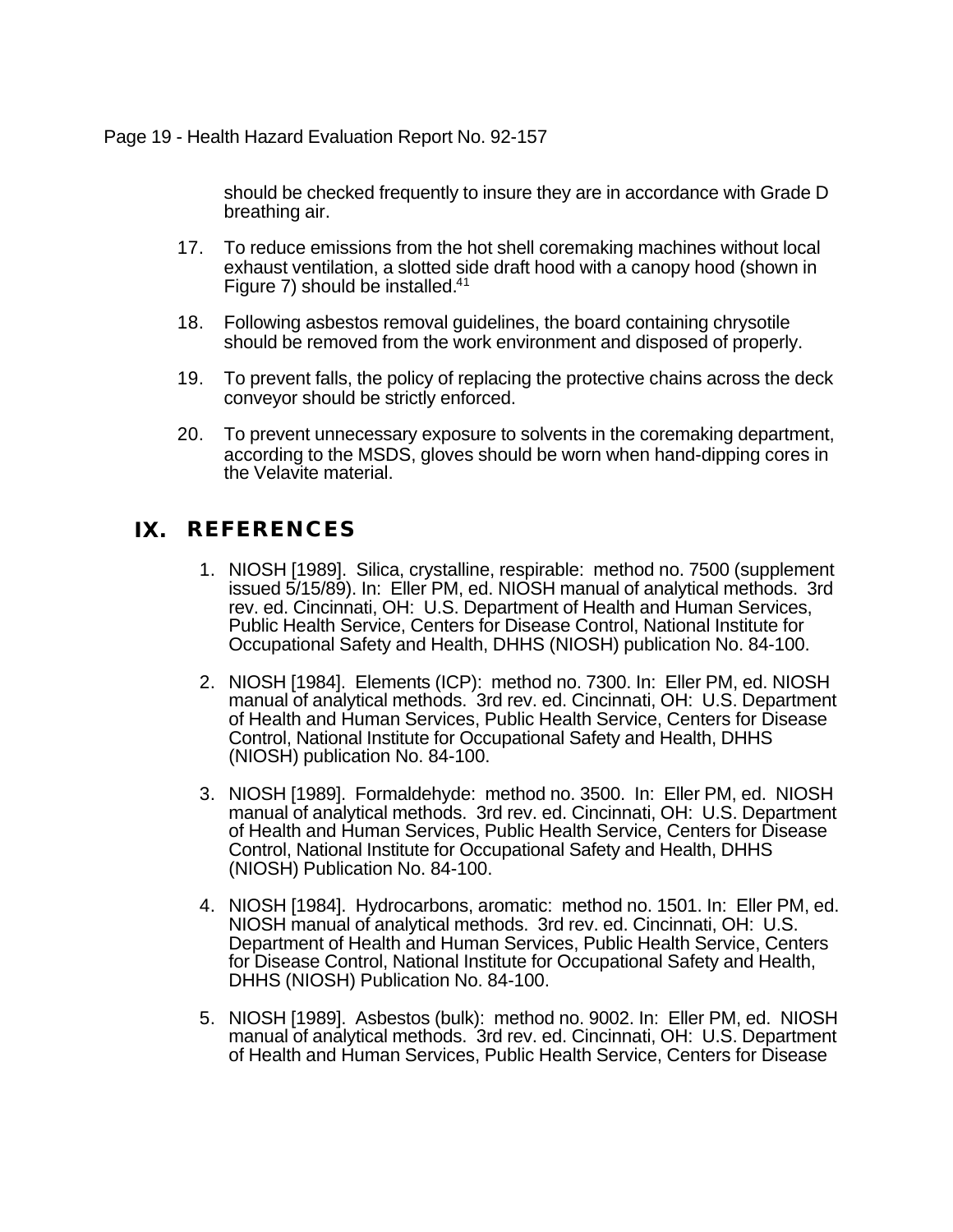### Page 20 - Health Hazard Evaluation Report No. 92-157

Control, National Institute for Occupational Safety and Health, DHHS (NIOSH) Publication No. 84-100.

- 6. NIOSH [1992]. Recommendations for Occupational Safety and Health: Compendium of Policy Documents and Statements. Cincinnati, OH: U.S. Department of Health and Human Services, Public Health Service, Centers for Disease Control, National Institute for Occupational Safety and Health, DHHS (NIOSH) Publication No. 92-100.
- 7. ACGIH [1992]. Threshold limit values and biological exposure indices for 1992-93. Cincinnati, OH: American Conference of Governmental Industrial Hygienists.
- 8. Code of Federal Regulations [1992]. OSHA Table Z-1. 29 CFR 1910.1000. Washington, DC: U.S. Governmental Printing Office, Federal Register.
- 9. NIOSH [1986]. Occupational respiratory diseases. Cincinnati, OH: U.S. Department of Health and Human Services, Public Health Service, Centers for Disease Control, National Institute for Occupational Safety and Health, DHHS (NIOSH) Publication No. 86-102.
- 10. NIOSH [1974]. Abrasive blasting respiratory protective practices. Washington, DC: U.S. Department of Health, Education, and Welfare, Public Health Service, Center for Disease Control, National Institute for Occupational Safety and Health, DHEW (NIOSH) Publication No. 74-104, p. 106.
- 11. IARC [1987]. IARC monographs on the evaluation of the carcinogenic risk of chemicals to humans: silica and some silicates. Vol. 42. Lyons, France: World Health Organization, International Agency for Research on Cancer, pp. 49, 51, 73-111.
- 12. NIOSH [1988]. NIOSH testimony to the U.S. Department of Labor: statement of the National Institute for Occupational Safety and Health. Presented at the public hearing on OSHA PELS/Crystalline Silica, July 1988. NIOSH policy statements. Cincinnati, OH: U.S. Department of Health and Human Services, Public Health Service, Center for Disease Control, National Institute for Occupational Safety and Health.
- 13. DHHS [1991]. Sixth annual report on carcinogens: summary 1991. Research Triangle Park, NC: U.S. Department of Health and Human Services, Public Health Service, National Institute of Environmental Health Sciences, pp. 357-364.
- 14. Proctor NH, Hughes JP, and Fischman ML [1988]. Chemical Hazards of the Workplace, 2nd Edition. Philadelphia, PA: Lippincott.
- 15. Blair A and Mason TJ [1980]. Cancer mortality in the United States counties with metal electroplating industries. Arch Environ Health 35(2):92-94.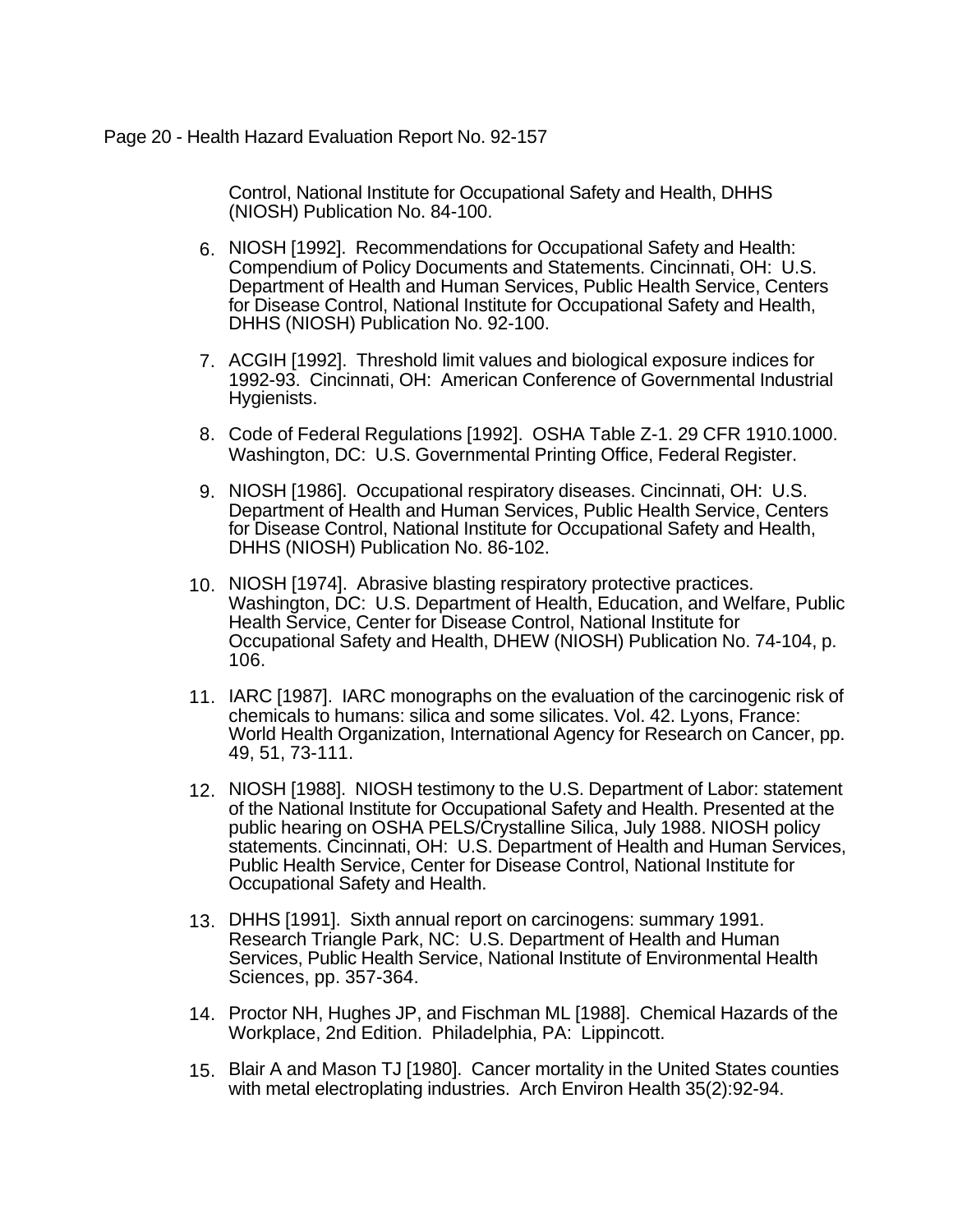Page 21 - Health Hazard Evaluation Report No. 92-157

- 16. Franchini I, Magnani F, and Mutti A [1983]. Mortality experience among chromeplating workers: Initial findings. Scand J Work Environ Health 9:247- 252.
- 17. Royle H [1975]. Toxicity of chromic acid in the chromium plating industry. Environ Res 10:39-53.
- 18. Silverstein M, Mirer F, Kotelchuck D, Silverstein B, and Bennett M [1981]. Mortality among workers in a die-casting and electroplating plant. Scand J Work Environ Health. 7 (suppl. 4):156-165.
- 19. Sorahan T, Burges DCL, and Waterhouse JAH [1987]. A mortality study of nickel/chromium platers. Br J Ind Med. 44:250-258.
- 20. NIOSH [1977]. Occupational diseases--a guide to their recognition. Revised Ed. Cincinnati, OH: U.S. Department of Health, Education, and Welfare, Public Health Service, Center for Disease Control, National Institute for Occupational Safety and Health, DHEW (NIOSH) Publication No. 77-181.
- 21. Hernberg S, Dodson WN, and Zenz C [1988]. Lead and its compounds. In Zenz C., Occupational Medicine: 2nd Ed., Chicago, IL: Year Book Medical Publishers, pp. 547-582.
- 22. NIOSH [1990]. NIOSH Pocket Guide to Chemical Hazards, 2nd Printing, Cincinnati, Ohio: U.S. Department of Health and Human Services, Public Health Service, Centers for Disease Control, National Institute for Occupational Safety and Health, DHHS (NIOSH) Publication No. 90-117.
- 23. NIOSH [1977]. Criteria for a recommended standard occupational exposure to formaldehyde. Cincinnati, OH: U.S. Department of Health, Education, and Welfare, Public Health Service, Centers for Disease Control, National Institute for Occupational Safety and Health, DHEW (NIOSH) Publication No. 77-126.
- 24. Stayner L, Smith AB, Reeve G, Blade L, Keenlyside R, and Halperin W [1985]. Proportionate mortality study of workers exposed to formaldehyde. Am J Ind Med 7:229-40.
- 25. OSHA [1992]. Occupational exposures to formaldehyde; final rule. The Occupational Safety and Health Administration, Washington, DC in Federal Register 57(102)22289-22328. U.S. Governmental Printing Office, Washington, D.C.
- 26. Ward WD [1986]. Anatomy & physiology of the ear: normal and damaged hearing. Chapter 5. In: Berger EH, Ward WD, Morrill JC, Royster LH, eds. Noise & hearing conservation manual. 4th ed. Akron, OH: American Industrial Hygiene Association, pp. 177-195.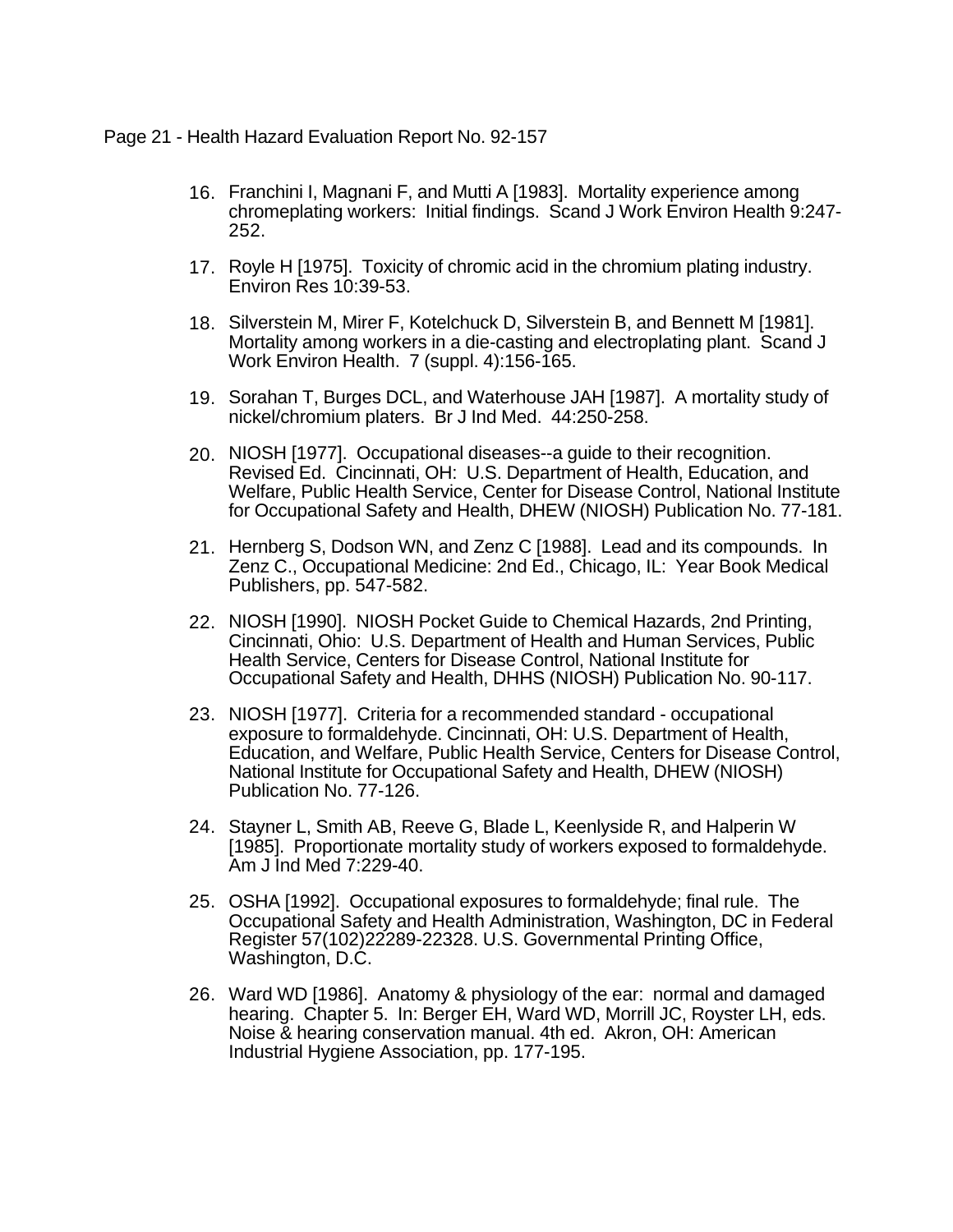Page 22 - Health Hazard Evaluation Report No. 92-157

- 27. Ward WD, Fleer RE, Glorig A [1961]. Characteristics of hearing loss produced by gunfire and by steady noise. Journal of Auditory Research, 1:325-356.
- 28. Code of Federal Regulations [1992]. OSHA. 29 CFR 1910.95. Washington, DC: U.S. Government Printing Office, Federal Register.
- 29. NIOSH [1972]. Criteria for a recommended standard: occupational exposure to noise. Cincinnati, OH: U.S. Department of Health, Education, and Welfare, Health Services and Mental Health Administration, National Institute for Occupational Safety and Health, DHEW (NIOSH) Publication No. 73-11001.
- 30. NIOSH [1984]. NIOSH testimony to the U.S. Department of Labor: statement of the National Institute for Occupational Safety and Health, at the hearing on occupational exposure to asbestos. June 21, 1984. NIOSH Policy Statements. Cincinnati, Ohio: U.S. Department of Health and Human Services, Public Health Service, Centers for Disease Control, National Institute for Occupational Safety and Health.
- 31. NIOSH [1977]. Occupational diseases--a guide to their recognition. Revised Ed. Cincinnati, OH: U.S. Department of Health, Education, and Welfare, Public Health Service, Center for Disease Control, National Institute for Occupational Safety and Health, DHEW (NIOSH) Publication No. 77-181.
- 32. NIOSH (1988). Occupational health guidelines for chemical hazards occupational health guideline for ammonia. Cincinnati, OH: U.S. Department of Health and Human Services, Public Health Service, Centers for Disease Control, National Institute for Occupational Safety and Health, DHHS (NIOSH) Publication No. 88-118.
- 33. NIOSH [1985]. Recommendations for control of occupational safety and health hazards--foundries. Cincinnati, OH: U.S. Department of Health and Human Services, Public Health Service, Center for Disease Control, National Institute for Occupational Safety and Health, DHHS (NIOSH) Publication No. 85-116.
- 34. Palmer WG, and Scott WD [1981]. Lung cancer in ferrous foundry workers: a review. American Industrial Hygiene Association Journal. 42(5):329-340.
- 35. NIOSH [1987]. NIOSH guide to industrial respiratory protection. Cincinnati, OH: U.S. Department of Health and Human Services, Public Health Service, Center for Disease Control, National Institute for Occupational Safety and Health, DHHS (NIOSH) Publication No. 87-116.
- 36. NIOSH [1992]. NIOSH Alert: request for assistance in preventing silicosis and deaths from sandblasting. Cincinnati, OH: U.S. Department of Health and Human Services, Public Health Service, Center for Disease Control,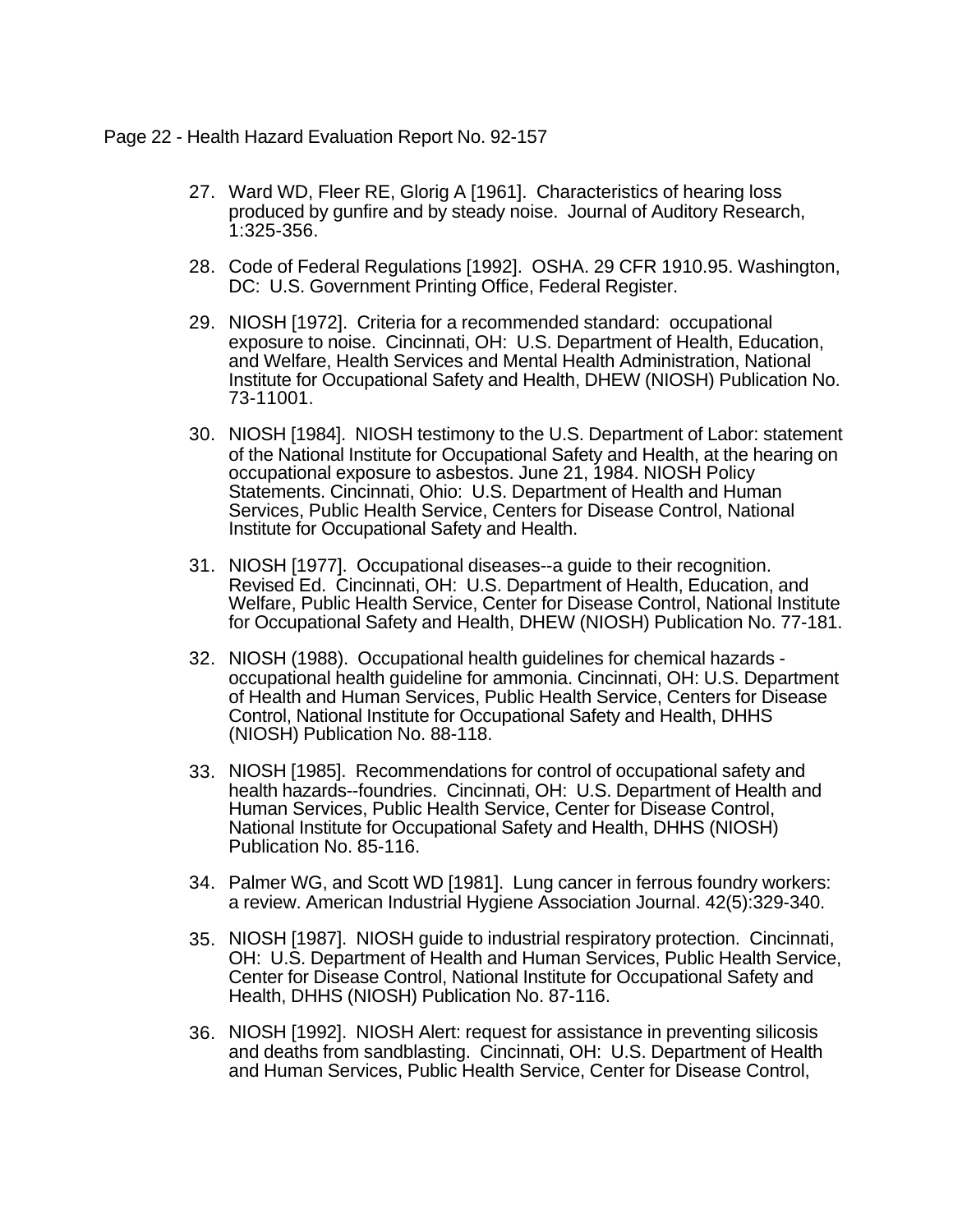Page 23 - Health Hazard Evaluation Report No. 92-157

National Institute for Occupational Safety and Health, DHHS (NIOSH) Publication No. 92-102.

- 37. Code of Federal Regulations [1992]. OSHA lead standard. 29 CFR 1910.1025. Washington, DC: U.S. Governmental Printing Office, Federal Register.
- 38. Holmer CI, and Lagace H [1972]. Effect of structural damping on the sound radiated from impacted structures. American Industrial Hygiene Association Journal. 33(1):12-18.
- 39. Code of Federal Regulations [1992]. Hand and portable powered tools and equipment, general. 29 CFR 1910.242. Washington, DC: U.S. Governmental Printing Office, Federal Register.
- 40. Code of Federal Regulations [1992]. OSHA respiratory protection. 29 CFR 1910.134. Washington, DC: U.S. Governmental Printing Office, Federal Register.
- 41. ACGIH [1988]. Industrial ventilation; a manual of recommended practice. Cincinnati, OH: American Conference of Governmental Industrial Hygienists.

# **X. AUTHORSHIP AND ACKNOWLEDGEMENTS**

| Report Prepared by:        | Nancy Clark Burton, M.P.H., M.S.<br><b>Industrial Hygienist</b>                                                                                                        |
|----------------------------|------------------------------------------------------------------------------------------------------------------------------------------------------------------------|
| Field Assistance by:       | Gregory A. Burr, C.I.H.<br><b>Supervisory Industrial Hygienist</b><br><b>Industrial Hygiene Section</b><br><b>Hazard Evaluation and Technical</b><br>Assistance Branch |
| <b>Analytical Support:</b> | Data Chem, Inc.<br>960 West Leroy Drive<br>Salt Lake City, Utah                                                                                                        |
| <b>Originating Office:</b> | <b>Hazard Evaluations and Technical</b><br>Assistance Branch<br>Division of Surveillance, Hazard<br><b>Evaluations and Field Studies</b>                               |
| Report Typed by:           | Donna M. Humphries<br><b>Office Automation Assistant</b><br><b>Industrial Hygiene Section</b>                                                                          |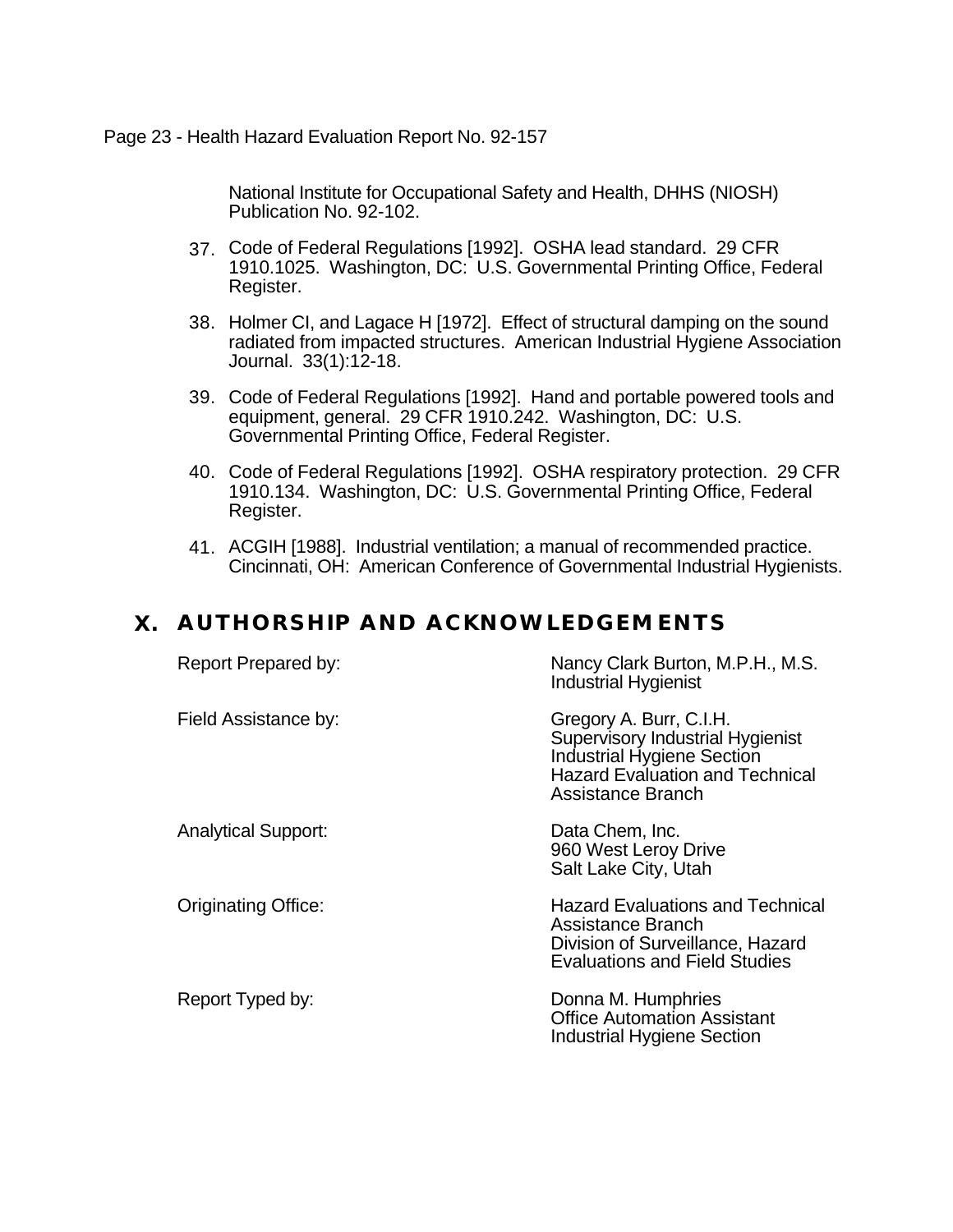Page 24 - Health Hazard Evaluation Report No. 92-157

# **XI. DISTRIBUTION AND AVAILABILITY OF REPORT**

Copies of this report may be freely reproduced and are not copyrighted. Single copies of this report will be available for a period of 90 days from the date of this report from the NIOSH Publications Office, 4676 Columbia Parkway, Cincinnati, Ohio 45226. To expedite your request, include a self-addressed mailing label along with your written request. After this time, copies may be purchased from the National Technical Information Service (NTIS), 5285 Port Royal Road, Springfield, Virginia 22161. Information regarding the NTIS stock number may be obtained from the NIOSH Publications Office at the Cincinnati address.

Copies of this report have been sent to:

- 1. The General Castings Company Domestic Division
- 2. Employee Representative
- 3. OSHA, Region III

For the purpose of informing affected employees, copies of this report shall be posted by the employer in a prominent place accessible to the employees for a period of 30 calendar days.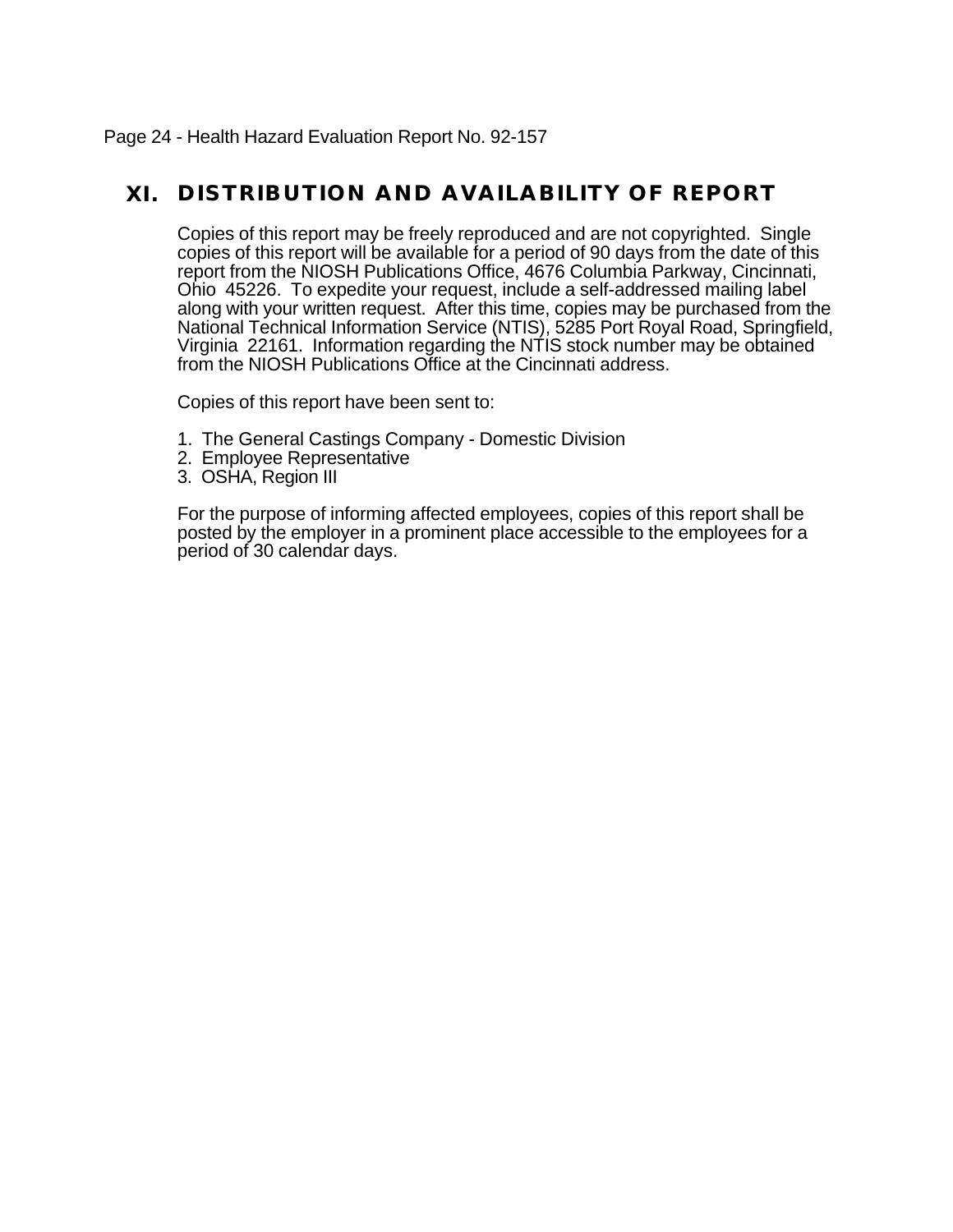#### Results of Personal Breathing Zone and Area Air Samples for Respirable Silica and Cristobalite

#### General Castings Company Domestic Division Shippensburg, Pennsylvania HETA 92-157

# April 14-15, 1992

\_\_\_\_\_\_\_\_\_\_\_\_\_\_\_\_\_\_\_\_\_\_\_\_\_\_\_\_\_\_\_\_\_\_\_\_\_\_\_\_\_\_\_\_\_\_\_\_\_\_\_\_\_\_\_\_\_\_\_\_\_\_\_\_\_\_\_\_\_\_

| Job Title/<br>Location                    | Sampling<br>Time                        | Sample<br>Volume<br>(liters) | Respirable Silica Cristobalite<br>Concentration Concentration<br>$(TWA-\mu g/m^3)^*$ $(TWA-\mu g/m^3)^*$ |           |
|-------------------------------------------|-----------------------------------------|------------------------------|----------------------------------------------------------------------------------------------------------|-----------|
|                                           |                                         |                              |                                                                                                          |           |
| Personal:                                 |                                         |                              |                                                                                                          |           |
| Rotoblast Operator                        | $7:01 - 1:35$                           | 670                          | 105                                                                                                      | ND#       |
| <b>Mixer Operator</b>                     | 7:06-12:48                              | 590                          | 85                                                                                                       | <b>ND</b> |
| Coremaker (Baked<br>Cores)                | 7:36-2:19                               | 695                          | $14.4***$                                                                                                | <b>ND</b> |
| <b>Table Blast Operator</b>               | $5:35-1:14$                             | 787                          | 50.8                                                                                                     | <b>ND</b> |
| <b>Rotoblast Operator</b>                 | $7:13-1:40$                             | 666                          | 255                                                                                                      | $30**$    |
| Grinder                                   | $5:28-1:11$                             | 799                          | 200                                                                                                      | <b>ND</b> |
| Squeeze Molder                            | 7:36-2:14                               | 685                          | $29**$                                                                                                   | <b>ND</b> |
| <b>Rough Grinder</b>                      | $6:52 - 1:12$                           | 658                          | 319                                                                                                      | $30**$    |
| Squeeze Molder                            | 6:05-11:20                              | 544                          | 55                                                                                                       | <b>ND</b> |
|                                           | NIOSH Recommended Exposure Limit (REL): |                              | 50                                                                                                       | 50        |
| OSHA Permissible Exposure Limit (PEL):    |                                         |                              | 100                                                                                                      | 50        |
| ACGIH Threshold Limit Value (TLV®):       |                                         |                              | 100                                                                                                      | 50        |
| Minimum Detectable Concentration (MDC):   |                                         | 544                          | 18                                                                                                       | 28        |
| Minimum Quantifiable Concentration (MQC): |                                         | 544                          | 55                                                                                                       | 55        |

\* - TWA-µg/m3 - Time-weighted average - micrograms per cubic meter

# - ND - None Detected, below the MDC

\*\* - Between MDC and MQC

 $\overline{\phantom{a}}$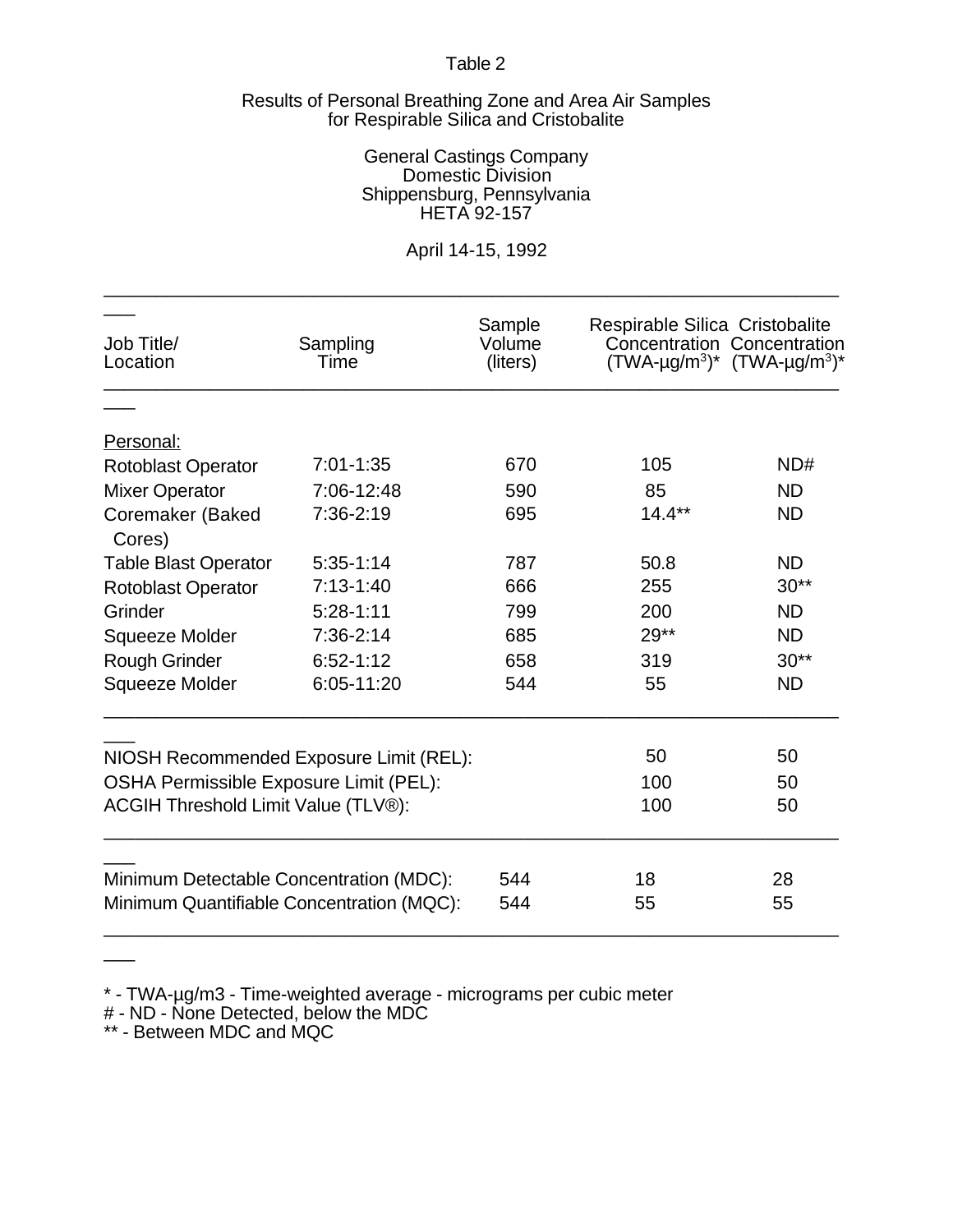# Table 2 (continued)

### Results of Personal Breathing Zone and Area Air Samples for Respirable Silica and Cristobalite

### General Castings Company Domestic Division Shippensburg, Pennsylvania HETA 92-157

# April 14-15, 1992

\_\_\_\_\_\_\_\_\_\_\_\_\_\_\_\_\_\_\_\_\_\_\_\_\_\_\_\_\_\_\_\_\_\_\_\_\_\_\_\_\_\_\_\_\_\_\_\_\_\_\_\_\_\_\_\_\_\_\_\_\_\_\_\_\_\_\_\_\_\_

| Job Title/<br>Location                    | Sampling<br>Time | Sample<br>Volume<br>(liters) | Respirable Silica Cristobalite<br>Concentration Concentration<br>$(TWA-\mu g/m^3)^*$ $(TWA-\mu g/m^3)$ |           |
|-------------------------------------------|------------------|------------------------------|--------------------------------------------------------------------------------------------------------|-----------|
|                                           |                  |                              |                                                                                                        |           |
| Personal:                                 |                  |                              |                                                                                                        |           |
| Coremaker<br>(Baked Cores)                | $6:21 - 1:57$    | 777                          | 257                                                                                                    | ND#       |
| <b>Forklift Operator</b>                  | 5:54-12:57       | 716                          | 224                                                                                                    | <b>ND</b> |
| Area:                                     |                  |                              |                                                                                                        |           |
| <b>Grinding-Single Station</b>            | $5:52 - 1:30$    | 789                          | 38                                                                                                     | <b>ND</b> |
| <b>End of Deck Shakeout</b><br>Conveyor   | $6:34-1:02$      | 670                          | 119                                                                                                    | <b>ND</b> |
| <b>Shakeout Table</b>                     | $6:30-1:03$      | 677                          | 59                                                                                                     | <b>ND</b> |
|                                           |                  |                              |                                                                                                        |           |
| NIOSH Recommended Exposure Limit (REL):   |                  |                              | 50                                                                                                     | 50        |
| OSHA Permissible Exposure Limit (PEL):    |                  |                              | 100                                                                                                    | 50        |
| ACGIH Threshold Limit Value (TLV®):       |                  |                              | 100                                                                                                    | 50        |
|                                           |                  | 544                          | 18                                                                                                     | 28        |
| Minimum Detectable Concentration (MDC):   |                  |                              |                                                                                                        |           |
| Minimum Quantifiable Concentration (MQC): |                  | 544                          | 55                                                                                                     | 55        |

\* - TWA-µg/m3 - Time-weighted average - micrograms per cubic meter

- # ND None Detected, below the MDC
- \*\* Between MDC and MQC

 $\overline{\phantom{a}}$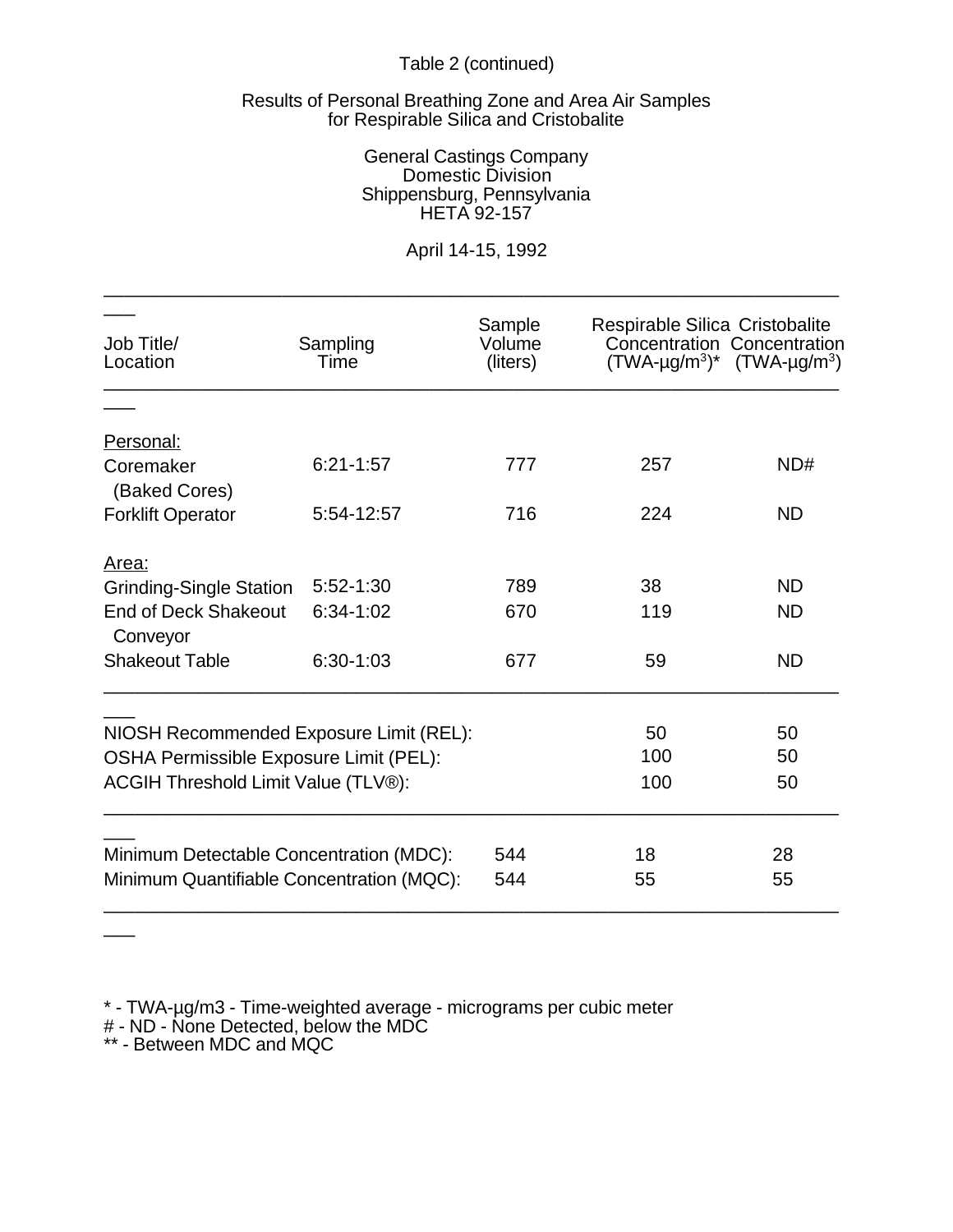# Results of Area Samples for Formaldehyde

General Castings Company Domestic Division Shippensburg, Pennsylvania HETA 92-157

# April 14-15, 1992

| Location                                                                                                                 | Sampling<br>Time | Sample<br>Volume<br>(liters) | Concentration<br>(TWA-ppm)* |  |
|--------------------------------------------------------------------------------------------------------------------------|------------------|------------------------------|-----------------------------|--|
|                                                                                                                          |                  |                              |                             |  |
| Coremaking/<br>No Bake Sand Mixer                                                                                        | $7:22 - 2:18$    | 417                          | 0.006                       |  |
| Coremaking/<br><b>Hot Shell Machine</b>                                                                                  | $7:24-2:18$      | 415                          | $0.002**$                   |  |
| Coremaking/<br><b>Baked Cores</b>                                                                                        | $7:26-2:17$      | 411                          | 0.008                       |  |
| Coremaking/<br>No Bake Sand Mixer                                                                                        | $5:37-1:45$      | 491                          | 0.005                       |  |
|                                                                                                                          |                  |                              |                             |  |
| NIOSH Recommended Exposure Limit (REL):<br>OSHA Permissible Exposure Limit (PEL):<br>ACGIH Threshold Limit Value (TLV®): |                  |                              | LFC#<br>0.75<br>1           |  |
|                                                                                                                          |                  |                              |                             |  |
| Minimum Detectable Concentration (MDC):<br>Minimum Quantifiable Concentration (MQC):                                     |                  | 411<br>411                   | 0.001 ppm<br>0.003 ppm      |  |
|                                                                                                                          |                  |                              |                             |  |

\* - ppm - parts per million

\*\* - Between MDC and MQC

# - LFC - lowest feasible concentration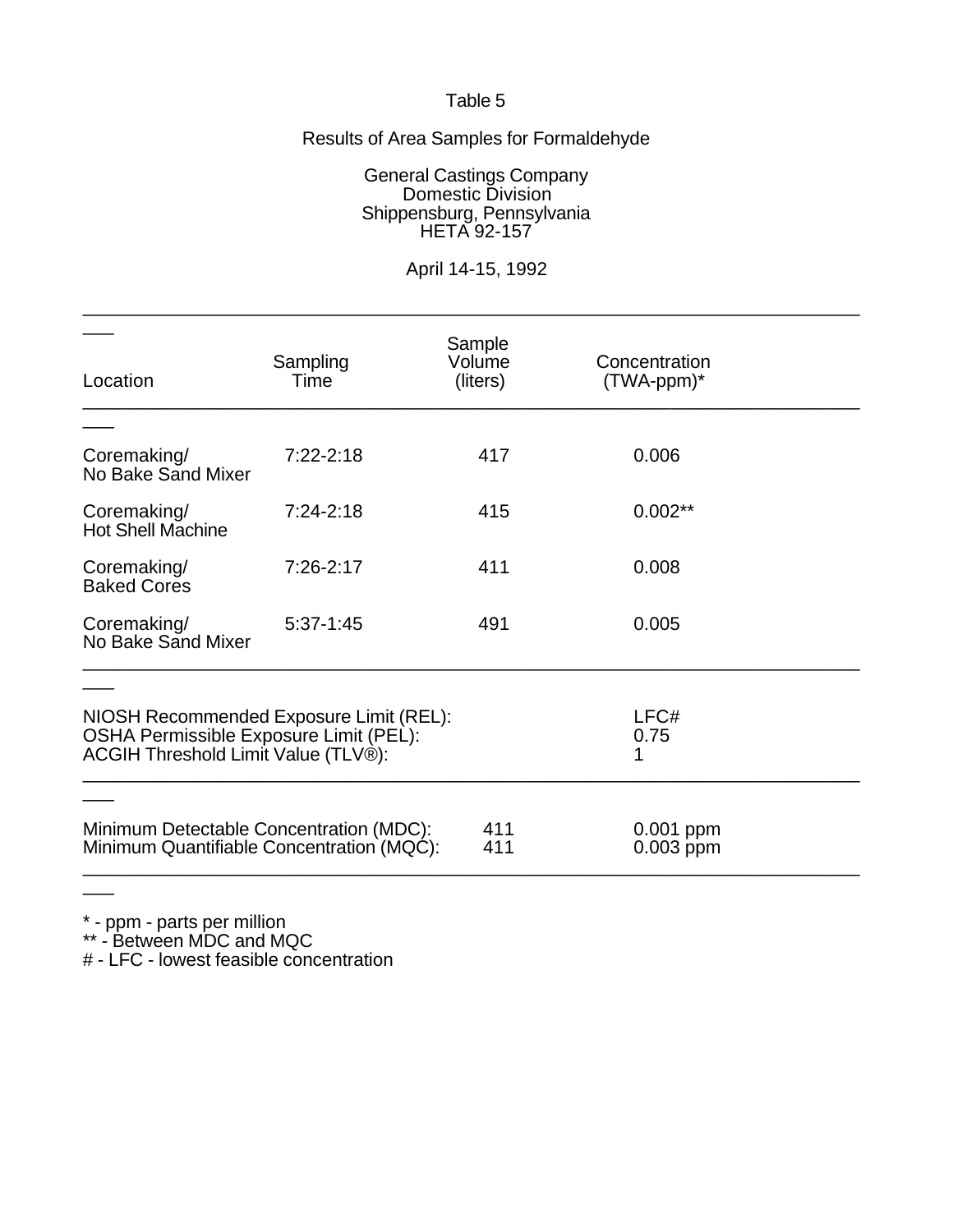# Results of Personal Breathing Zone and Area Air Samples for Phenol

### General Castings Company Domestic Division Shippensburg, Pennsylvania HETA 92-157

# April 14-15, 1992

\_\_\_\_\_\_\_\_\_\_\_\_\_\_\_\_\_\_\_\_\_\_\_\_\_\_\_\_\_\_\_\_\_\_\_\_\_\_\_\_\_\_\_\_\_\_\_\_\_\_\_\_\_\_\_\_\_\_\_\_\_\_\_\_\_\_\_\_\_\_\_\_\_\_

| Location/<br><b>Job Category</b>               | Sampling<br>Time | Sample<br>Volume<br>(liters) | Concentration<br>$(TWA-ppm)^*$ |
|------------------------------------------------|------------------|------------------------------|--------------------------------|
| Personal:                                      |                  |                              |                                |
| Coremaker/Hot Shell                            | $7:30-2:17$      | 40.5                         | 0.10                           |
| Area:                                          |                  |                              |                                |
| West Side of<br><b>Pouring Deck</b>            | $6:02 - 1:42$    | 46                           | $0.02**$                       |
| Coremaking/<br>Sand Mixer                      | 7:20-2:17        | 41.8                         | 0.07                           |
| Coremaking/<br>Sand Mixer                      | $5:59-1:45$      | 46.8                         | 0.07                           |
| Deck Pouring Floor<br>Near Shakeout Conveyor   | $6:38-1:24$      | 40.8                         | $0.01***$                      |
| Large Pouring Floor/<br>Near Shakeout Conveyor | $6:41-1:27$      | 40.7                         | $0.01***$                      |
|                                                |                  |                              |                                |
| NIOSH Recommended Exposure Limit (REL):        |                  |                              | 5                              |
| OSHA Permissible Exposure Limit (PEL):         |                  |                              | 5                              |
| ACGIH Threshold Limit Value (TLV®):            |                  |                              | 5                              |
|                                                |                  |                              |                                |
| Minimum Detectable Concentration (MDC):        |                  | 40.5                         | 0.006 ppm                      |
| Minimum Quantifiable Concentration (MQC):      |                  | 40.5                         | 0.021 ppm                      |

\* - ppm - parts per million

 $\overline{\phantom{a}}$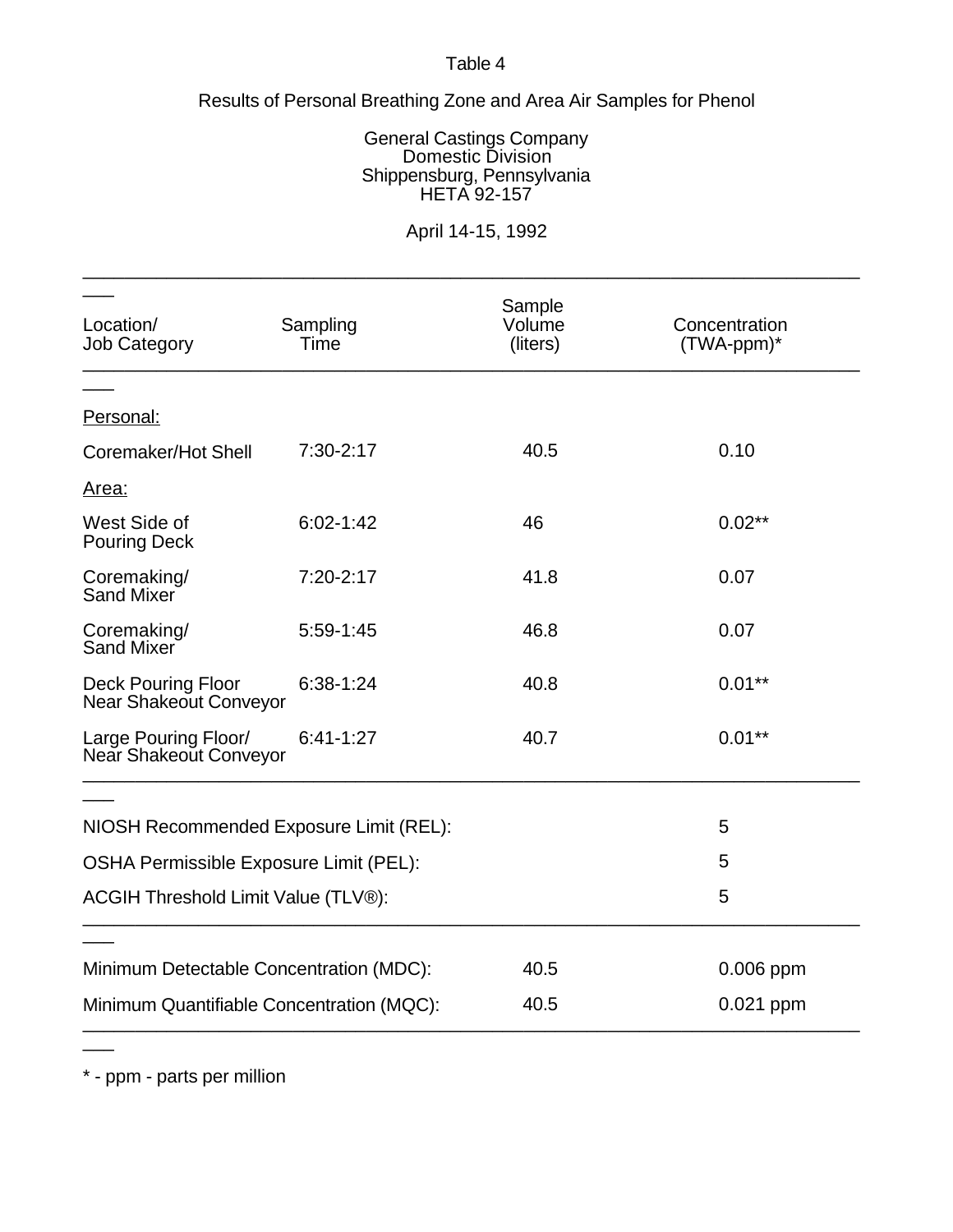#### Results of Personal Breathing Zone Air Samples for Metals Using Inductively Coupled Plasma Emission Spectroscopy (ICP)

#### General Castings Company Domestic Division Shippensburg, Pennsylvania HETA 92-157

# April 14-15, 1992

|                                                                       |                  | Sampling           |     |                |                  | Metal Concentrations (TWA- $\mu$ g/m <sup>3</sup> )* |                |                  |           |           |                |
|-----------------------------------------------------------------------|------------------|--------------------|-----|----------------|------------------|------------------------------------------------------|----------------|------------------|-----------|-----------|----------------|
| Job Title                                                             | Sampling<br>Time | Volume<br>(liters) | Al  | Cr             | Cu               | Fe                                                   | Mg             | Mn               | Ni        | Pb        | Zn             |
| <b>Rotoblast Operator</b>                                             | $6:56 - 1:36$    | 806                | 89  | $\overline{2}$ | 4.8              | 906                                                  | 25             | 12               |           | <b>ND</b> | 2              |
| Pourer-Floor/Osborne                                                  | $6:14-1:20$      | 864                | 75  | 0.7            | 1.3              | 174                                                  | 21             | 5                | <b>ND</b> | 12        | 13             |
| Pourer-Deck                                                           | $5:51 - 1:19$    | 906                | 276 | 0.8            | 1.4              | 298                                                  | 70             | 5                | <b>ND</b> | 10        | 12             |
| Grinder                                                               | 5:24-10:14       | 598                | 30  | 3              | 12               | 4348                                                 | 3              | 30               | 3         | <b>ND</b> | 2              |
| Pourer-Deck                                                           | $6:18 - 1:28$    | 872                | 229 | 0.7            | 1.7 <sub>1</sub> | 275                                                  | 52             | 5                | <b>ND</b> | 8         | 8              |
| <b>Furnace Operator</b>                                               | $6:25 - 2:14$    | 952                | 44  | 0.5            | 1                | 336                                                  | 18             | 21               | <b>ND</b> | 79        | 61             |
| Pourer-Floor/Osborne                                                  | $5:58-1:21$      | 904                | 49  | <b>ND</b>      |                  | 133                                                  | 14             | 3                | <b>ND</b> | 8         | 8              |
| <b>Hunter Operator</b>                                                | 5:35-12:50       | 884                | 29  | <b>ND</b>      |                  | 78                                                   | 10             | 1.5              | <b>ND</b> | <b>ND</b> | 2              |
| <b>Hunter Pourer</b>                                                  | 5:56-12:50       | 832                | 48  | ND.            | 1.2              | 132                                                  | 18             | 3.5              | <b>ND</b> | 3.6       | 6              |
| Grinder                                                               | $5:47-1:40$      | 960                | 8.3 | 0.7            | 1.5              | 740                                                  | $\overline{2}$ | 9                | 0.8       | <b>ND</b> |                |
| <b>Furnace Operator</b>                                               | $5:43-1:00$      | 888                | 23  | 0.6            | 1.2              | 180                                                  | 10             | 9                | <b>ND</b> | 14.6      | 21             |
| <b>Jolt Squeeze Molder</b>                                            | 5:52-12:52       | 858                | 43  | <b>ND</b>      | 1.5              | 112                                                  | 16             | $\overline{2}$   | <b>ND</b> | <b>ND</b> | $\overline{2}$ |
| Minimum Quantifiable Concentrations (Sampling<br>Volume - 598 liters) |                  | 3.3                | 0.8 | 0.8            | 0.8              | 17 <sub>1</sub>                                      | 0.8            | 0.8 <sub>1</sub> | 1.7       | 1.7       |                |

 $*$  - TWA-µg/m<sup>3</sup> - Time-weighted average - micrograms per cubic meter

\*\* - ND - None Detected, below the MQC

| Metals         | OSHA PELs (µg/m <sup>3</sup> ) | NIOSH RELS $(\mu g/m^3)$ | ACGIH TLVs $\circledR$ (µg/m <sup>3</sup> ) |
|----------------|--------------------------------|--------------------------|---------------------------------------------|
| AI - Aluminum  | 15000                          | 10000                    | 10000                                       |
| Cr - Chromium  | 1000                           | 500                      | 500                                         |
| Cu - Copper    | 1000                           | 1000                     | 1000                                        |
| Fe - Iron      | 10000                          | 5000                     | 5000                                        |
| Mg - Magnesium | 10000                          | None                     | 10000                                       |
| Mn - Manganese | 5000                           | 1000                     | 5000                                        |
| Ni - Nickel    | 1000                           | 15<br>(Carcinogen)       | 1000<br>(50 proposed)                       |
| Pb - Lead      | 50                             | 100                      | 150                                         |
| Zn - Zinc      | 10000                          | 5000                     | 10000                                       |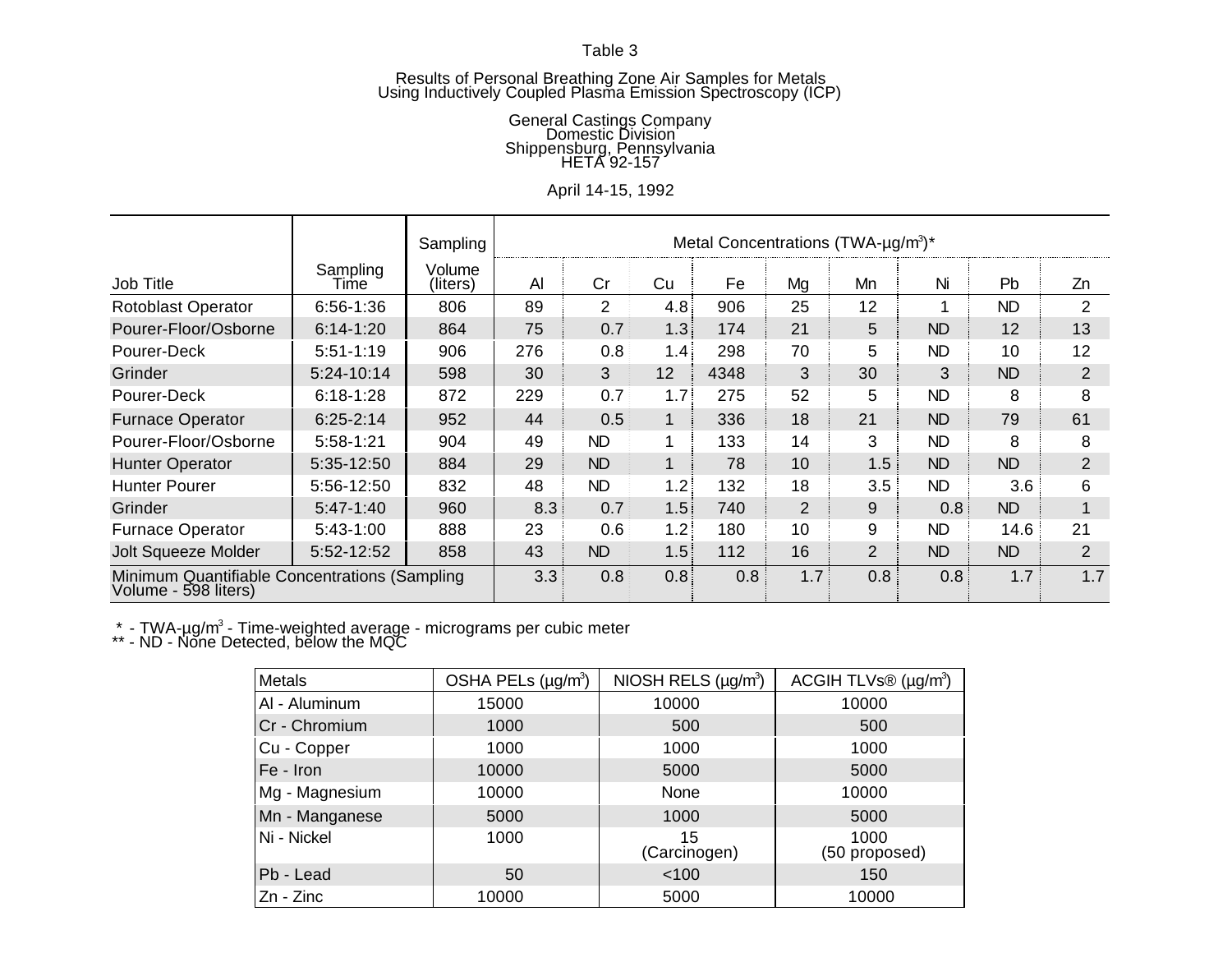### Results of Personal Breathing Zone and Area Air Samples for Benzene

#### General Castings Company Domestic Division Shippensburg, Pennsylvania HETA 92-157

## April 14-15, 1992

|                                          |                | Sample   | <b>Benzene</b>   | <b>Total Hygdrocarbons</b> |
|------------------------------------------|----------------|----------|------------------|----------------------------|
|                                          | Sampling       | Volume   | Concentration    | Concentration              |
| Job/Location                             | Time           | (liters) | (TWA-ppm)*       | (TWA-mg/m <sup>3</sup> )** |
| Personal:                                |                |          |                  |                            |
| <b>Hot-Shell Coremaker</b>               | $6:54-2:12$    | 87.9     | 0.01             | 38.7                       |
| <b>Sulfur Dioxide Coremaker</b>          | 7:02-2:13      | 87.1     | 0.01#            | 12.6                       |
| <b>Hot Shell Coremaker</b>               | $6:56 - 2:14$  | 87.8     | 0.01#            | 4.8                        |
| Coremaker                                | $7:11 - 12:51$ | 67.2     | 0.014#           | 7.1                        |
|                                          |                |          |                  |                            |
| Area:                                    |                |          |                  |                            |
| Large Pouring Floor - Shakeout 6:41-1:27 |                | 79.3     | 0.17             | 2.52#                      |
| NIOSH Recommended Exposure Limit (REL):  |                | 0.1      |                  |                            |
|                                          |                |          |                  |                            |
| OSHA Permissible Exposure Limit (PEL):   |                | 1.0      |                  |                            |
| ACGIH Threshold Limit Value (TLV®):      |                |          | 10               |                            |
|                                          |                |          | $(proposed-0.1)$ |                            |
| Minimum Detectable Concentration:        | 67             | 0.005    | 3                |                            |
| Minimum Quantifiable Concentration:      | 67             | 0.015    | 5                |                            |

\* - TWA-ppm - Time-weighted average - parts per million

 $**$  - TWA-mg/m<sup>3</sup> - Time-weighted average - milligrams per cubic meter

# - Between MDC and MQC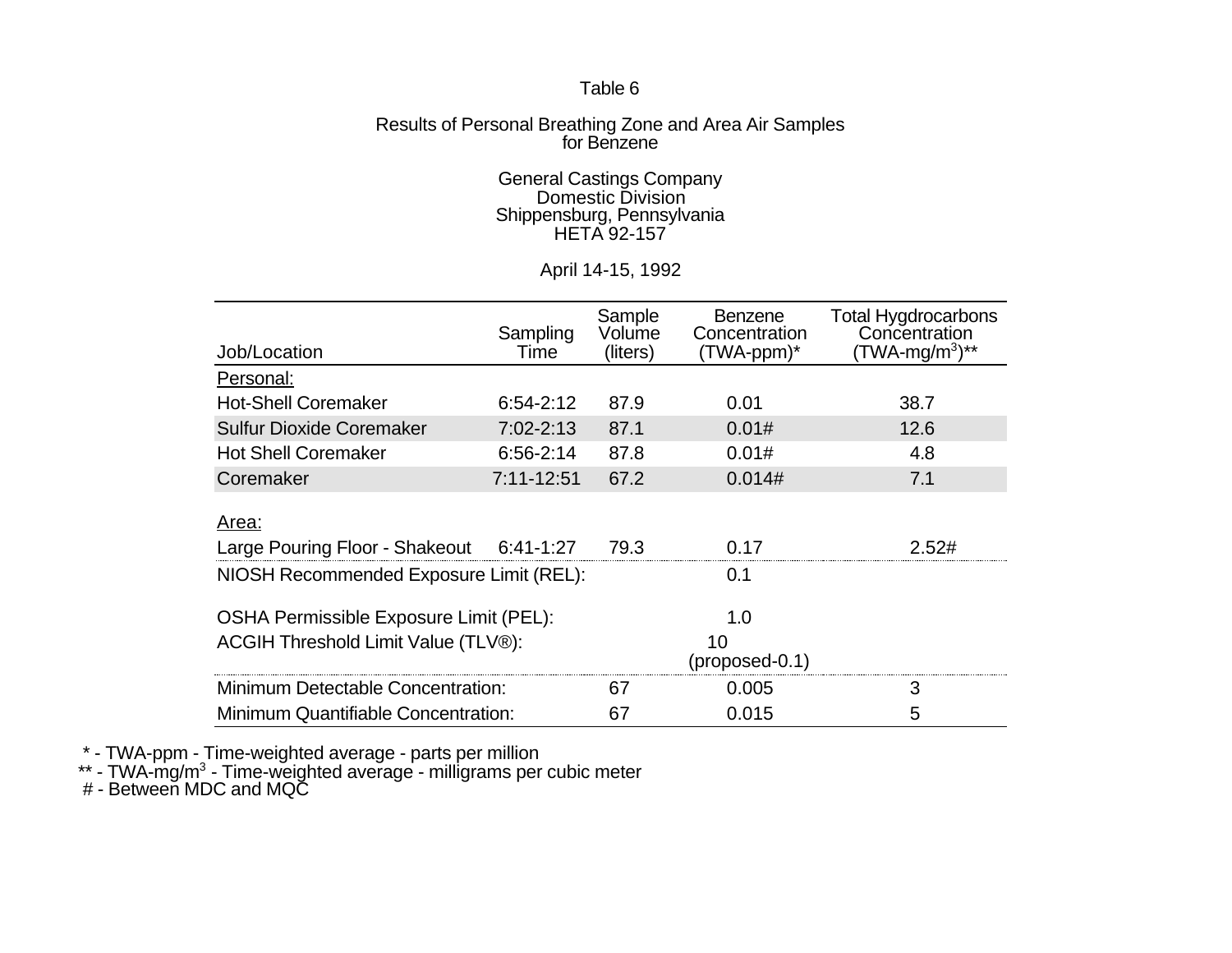### Health Effects Summary for Metals

#### General Castings Company - Domestic Division Shippensburg, Pennsylvania HETA 92-157

| Substance |  | <b>Primary Health Effects</b> |
|-----------|--|-------------------------------|
|           |  |                               |

- Aluminum Metallic aluminum dust is considered a relatively benign "inert dust".<sup>14</sup>
- Chromium Chromium (Cr) exists in a variety of chemical forms and toxicity varies among the different forms. For example, elemental chromium is relatively non-toxic.<sup>1</sup> Other chromium compounds may cause skin irritation, sensitization, and allergic dermatitis. In the hexavalent form (Cr(VI)), Cr compounds are corrosive, and possibly carcinogenic. Until recently, the less water-soluble Cr(VI) forms were considered carcinogenic while the water-soluble forms were not considered carcinogenic. Recent epidemiological evidence indicates carcinogenicity among workers exposed to soluble Cr(VI) compounds.<sup>15-19</sup> Based on this new evidence, NIOSH recommends that all Cr(VI) compounds be considered as potential carcinogens.
- Copper Inhalation of copper fume has resulted in irritation of the upper respiratory tract, metallic taste in the mouth, and nausea.<sup>14</sup> Exposure has been associated with the development of metal fume fever.<sup>6</sup>
- Iron Inhalation of iron oxide dust may cause a benign pneumoconiosis called siderosis.<sup>20</sup>
- Lead Chronic lead exposure has resulted in nephropathy (kidney damage), gastrointestinal disturbances, anemia, and neurologic effects.<sup>14</sup> These effects may be felt as weakness, fatigue, irritability, high blood pressure, mental deficiency, or slowed reaction times. Exposure also has been associated with infertility in both sexes and fetal damage. $21$
- Magnesium Magnesium can cause eye and nasal irritation.<sup>22</sup> Exposure has been associated with the development of metal fume fever.<sup>6</sup>
- Manganese Manganese fume exposure has been associated with chemical pneumonitis and central nervous system effects.<sup>14,20</sup>
- Nickel Metallic nickel compounds cause sensitization dermatitis.<sup>14</sup> NIOSH considers nickel a potential carcinogen, as nickel refining has been associated with an increased risk of nasal and lung cancer.<sup>22</sup>
- Zinc Zinc has been associated with shortness of breath, minor lung function changes, and metal fume fever. $6,22$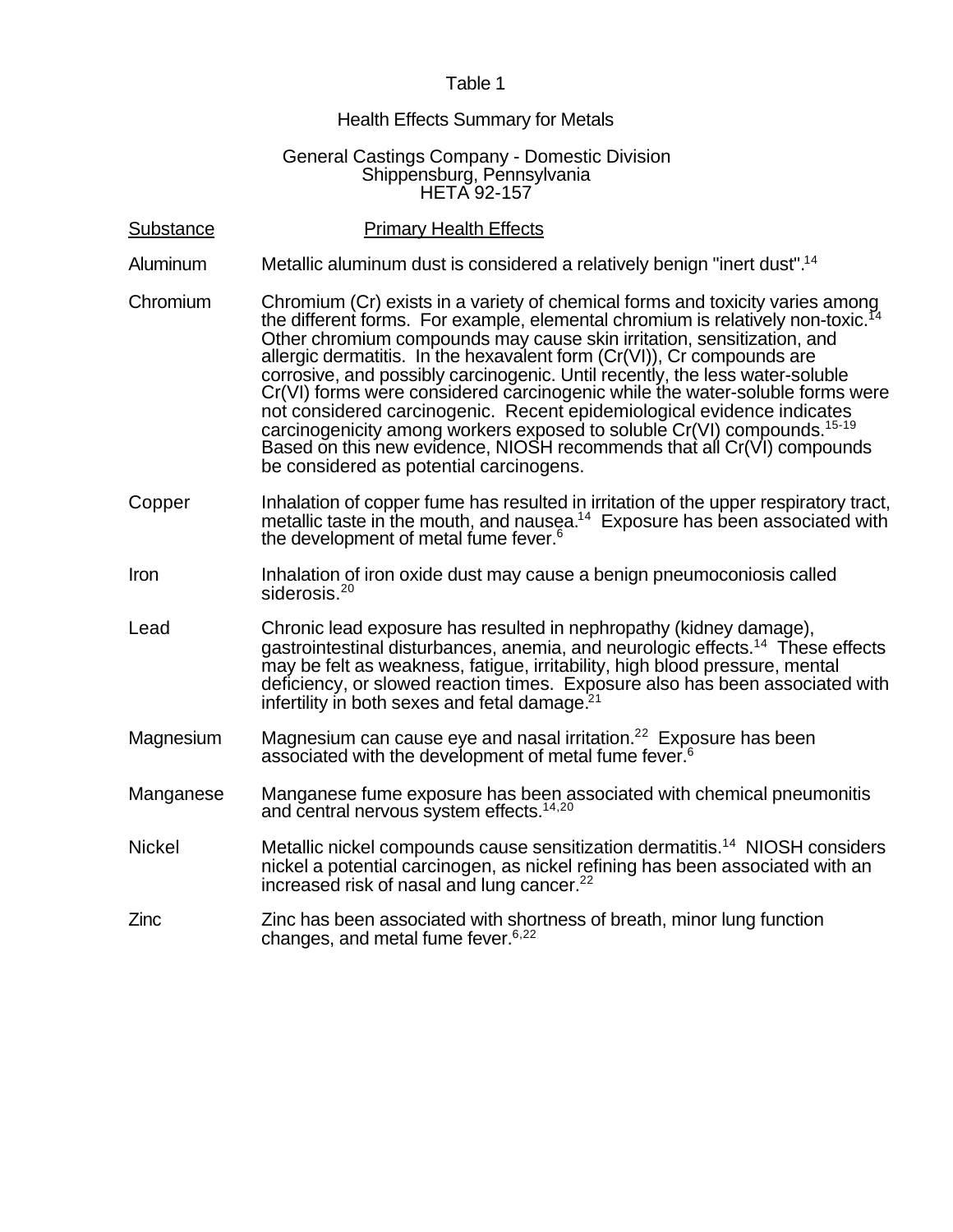# Sound Level Measurements

General Castings Company Domestic Division Shippensburg, Pennsylvania HETA 92-157

# April 14-15, 1992

\_\_\_\_\_\_\_\_\_\_\_\_\_\_\_\_\_\_\_\_\_\_\_\_\_\_\_\_\_\_\_\_\_\_\_\_\_\_\_\_\_\_\_\_\_\_\_\_\_\_\_\_\_\_\_\_\_\_\_\_\_\_\_\_\_\_\_\_\_\_

| Location/<br>Activity                                                                                                                                                                                                                             | <b>Sound Level</b><br>[dB(A)]                |
|---------------------------------------------------------------------------------------------------------------------------------------------------------------------------------------------------------------------------------------------------|----------------------------------------------|
|                                                                                                                                                                                                                                                   |                                              |
| Hunter Molding Machine                                                                                                                                                                                                                            | 89-94                                        |
| Squeeze Molding                                                                                                                                                                                                                                   |                                              |
| - No machines operating<br>- Adding sand<br>- Using bumper to assemble mold<br>- Using rammer                                                                                                                                                     | 83<br>90<br>99<br>94                         |
| <b>Blasting Area</b>                                                                                                                                                                                                                              |                                              |
| - Parts falling into metal bin<br>- Emptying castings into metal conveyor                                                                                                                                                                         | 103<br>107                                   |
| <b>Shell Coremaking Operation</b>                                                                                                                                                                                                                 |                                              |
| - No vibrating<br>- Opening core mold<br>- Hammering core loose<br>- Using hand-held compressed air line to<br>clean mold [meter about 3 feet away to avoid sand]<br>- Compressed air escaping during<br>coremaking process (very short duration) | 84-85<br>87-90<br>97-102<br>92-94<br>117-118 |
|                                                                                                                                                                                                                                                   |                                              |

 $\overline{\phantom{a}}$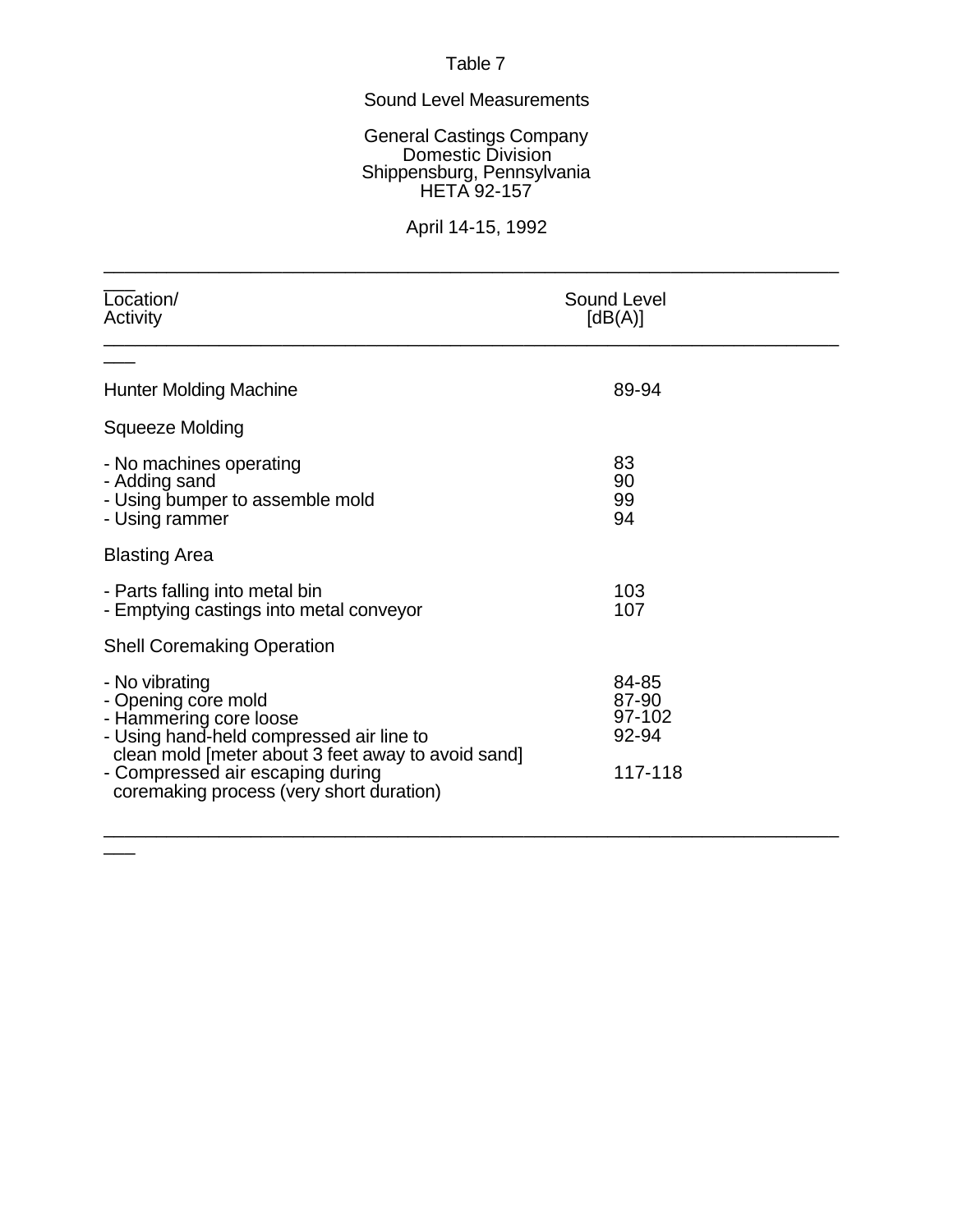# Direct Reading Instrument Survey

### General Castings Company Domestic Division Shippensburg, Pennsylvania HETA 92-157

# April 14-15, 1992

\_\_\_\_\_\_\_\_\_\_\_\_\_\_\_\_\_\_\_\_\_\_\_\_\_\_\_\_\_\_\_\_\_\_\_\_\_\_\_\_\_\_\_\_\_\_\_\_\_\_\_\_\_\_\_\_\_\_\_\_\_\_\_\_\_\_\_\_\_\_

| Compound                                | Location/<br>Activity                                              | Concentration<br>$(ppm)^*$ |
|-----------------------------------------|--------------------------------------------------------------------|----------------------------|
|                                         |                                                                    |                            |
| Carbon Monoxide:<br>$[LOD**: 10 ppm]$   | Plant - General Vicinity of<br><b>Furnace and Pouring Areas</b>    | 10                         |
|                                         | Hunter Machine/<br>Pouring                                         | 130-170 (4 samples)        |
| Ammonia:<br>[LOD: 5 ppm]                | <b>Hot Shell Coremaking Machine</b><br><b>While Operating</b>      | 13                         |
| <b>Sulphur Dioxide</b><br>[LOD 0.5 ppm] | <b>Sulfur Dioxide Coremaking Machine</b><br><b>While Operating</b> | ND#                        |
|                                         |                                                                    |                            |

\* - ppm - parts per million

\*\* - LOD - Limit of Detection

# - ND - None Detected, below the LOD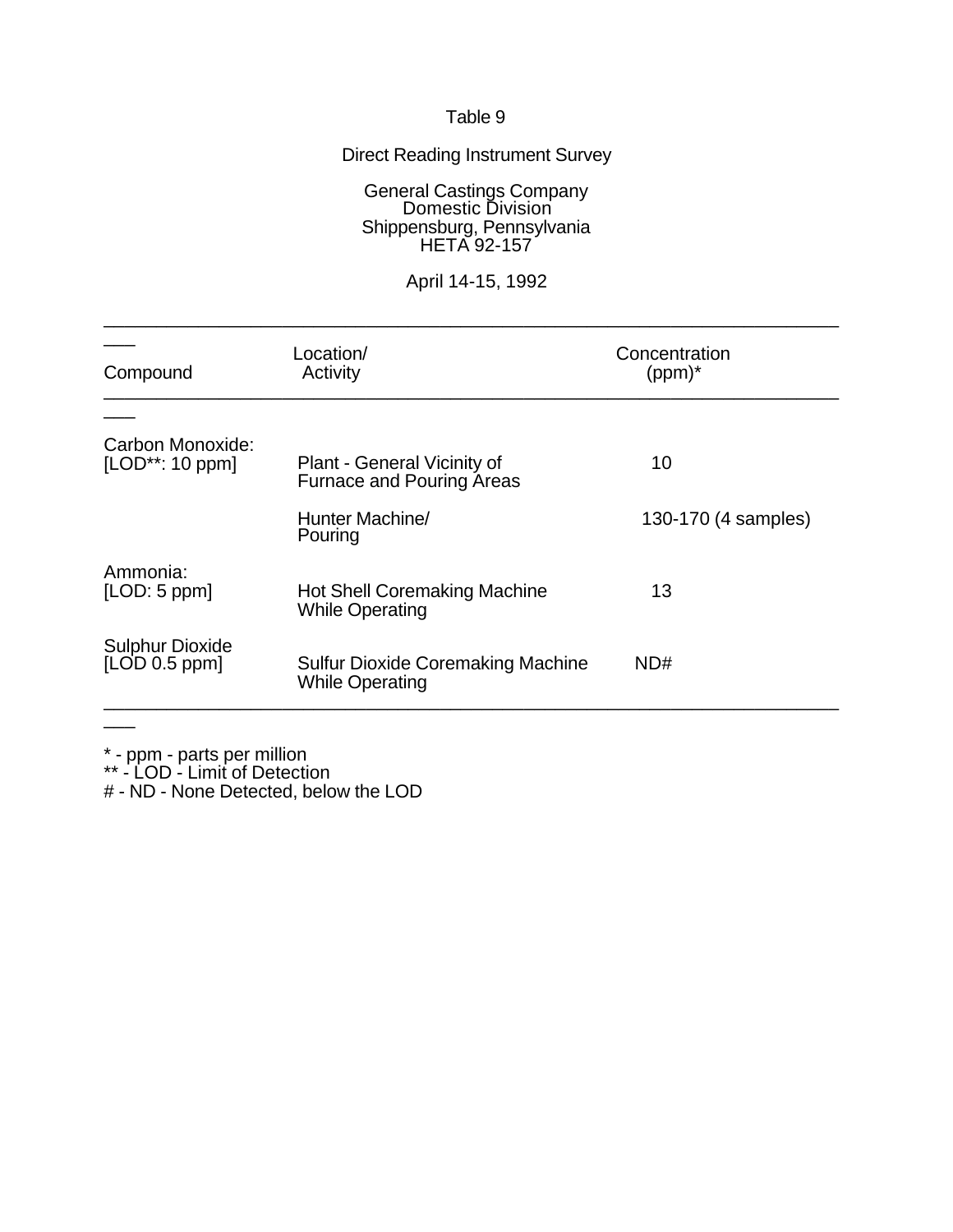# Noise Dosimeter Survey

General Castings Company Domestic Division Shippensburg, Pennsylvania HETA 92-157

April 14-15, 1992

\_\_\_\_\_\_\_\_\_\_\_\_\_\_\_\_\_\_\_\_\_\_\_\_\_\_\_\_\_\_\_\_\_\_\_\_\_\_\_\_\_\_\_\_\_\_\_\_\_\_\_\_\_\_\_\_\_\_\_\_\_\_\_\_\_\_\_\_\_\_

| <b>Job Category</b>                | Sample Period<br>[minutes] | <b>Time-Weighted Average</b><br>[dB(A)] |
|------------------------------------|----------------------------|-----------------------------------------|
|                                    |                            |                                         |
| Grinder                            | 425                        | 99.6                                    |
| Laborer (Shakeout)                 | 471                        | 87.9                                    |
| Squeeze Jolt Molder<br>(Deck Area) | 460                        | $93.1*$                                 |
| <b>Hot Shell Coremaker</b>         | 452                        | 85.5                                    |
| <b>Shotblast Operator</b>          | 436                        | $97.7***$                               |

\* - Exceeded ceiling limit of 115 dB(A) for 3 seconds.

 $\overline{\phantom{a}}$ 

\*\* - Exceeded ceiling limit of 115 dB(A) for 6 minutes, 41 seconds.